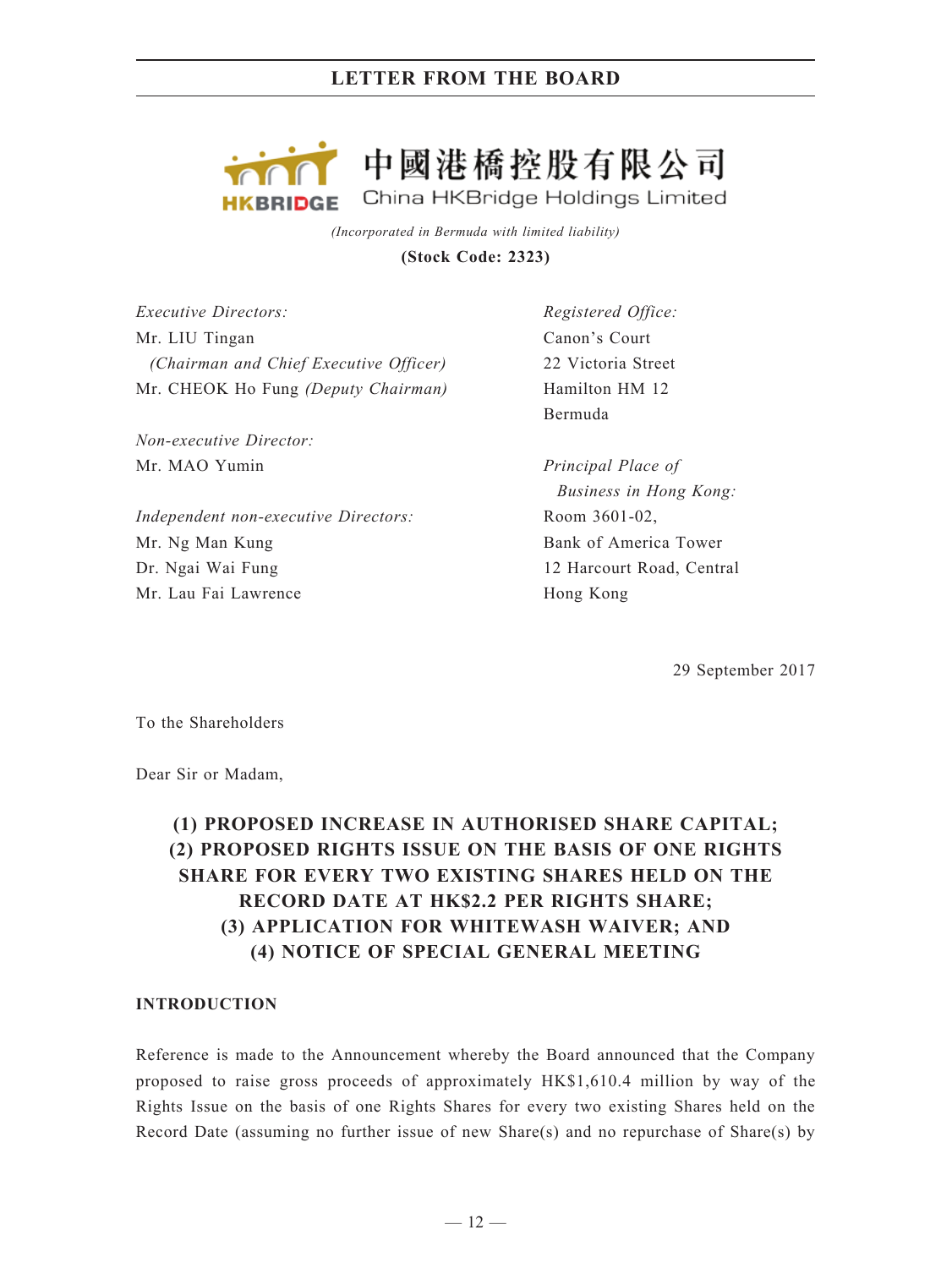the Company on or before the Record Date). The Company will allot and issue 732,000,000 Rights Shares at the Subscription Price of HK\$2.2 per Rights Share. The estimated net proceeds from the Rights Issue will be approximately HK\$1,595.4 million. The Rights Issue is conditional on, among other things, the passing of the ordinary resolutions by the Independent Shareholders at the SGM to approve the Increase in Authorised Share Capital, the Rights Issue, the Underwriting Agreement and the transactions contemplated thereunder, and the Whitewash Waiver.

The purpose of this circular is to provide you with, among other things, (i) details of the Increase in Authorised Share Capital; (ii) details of the Rights Issue, the Underwriting Agreement and the Whitewash Waiver; (iii) the recommendation from the Independent Board Committee to the Independent Shareholders in respect of the Rights Issue, the Underwriting Agreement and the Whitewash Waiver; (iv) the letter of advice from TC Capital to the Independent Board Committee and the Independent Shareholders in respect of the Rights Issue and the Whitewash Waiver; (v) financial information of the Group; (vi) other information as required under the Listing Rules and the Takeovers Code; and (vii) a notice convening the SGM, at which ordinary resolutions will be proposed to consider and, if thought fit, approve, among other things, the Rights Issue, the Underwriting Agreement and the transactions contemplated thereunder and the Whitewash Waiver.

## **INCREASE IN AUTHORISED SHARE CAPITAL**

On 31 August 2017, the Board announced that the Company proposed to raise gross proceeds of approximately HK\$1,610.4 million by issuing 732,000,000 Rights Shares. The Board proposes to increase the Authorised Share Capital of the Company from HK\$200,000,000 (divided into 2,000,000,000 Shares (of a par value of HK\$0.10 per Share)) to HK\$500,000,000 (divided into 5,000,000,000 Shares (of a par value of HK\$0.10 per Share)) by the creation of additional 3,000,000,000 unissued Shares. As at the Latest Practicable Date, the number of unissued Shares is 536,000,000 Shares which falls short of the maximum number of 732,000,000 Rights Shares to be allotted and issued under the Rights Issue. The Board considers that the Increase in Authorised Share Capital will facilitate the issue of the Rights Shares and give greater flexibility to the Company to, when necessary, raise funds through the issue of new Shares in the future. As such, the Board is of the view that the Increase in Authorised Share Capital is in the interests of the Company and the Shareholders as a whole.

The Increase in Authorised Share Capital is conditional upon the passing of an ordinary resolution by the Shareholders at the SGM to consider and approve it.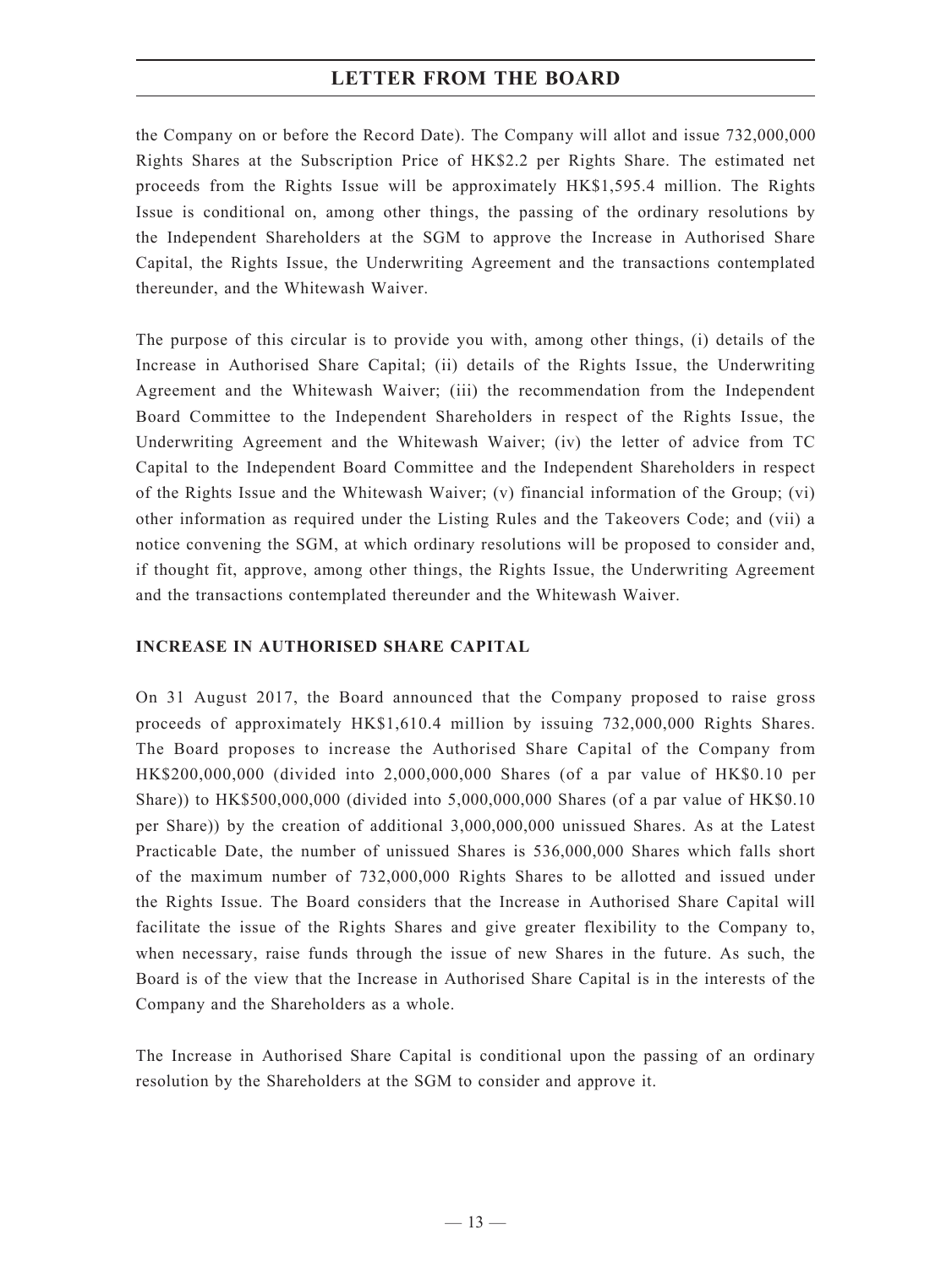## **THE PROPOSED RIGHTS ISSUE**

The Company will allot and issue 732,000,000 Rights Shares (assuming no further issue of new Share(s) and no repurchase of Share(s) by the Company on or before the Record Date) at the Subscription Price of HK\$2.2 per Rights Share. The estimated net proceeds from the Rights Issue will be approximately HK\$1,595.4 million. The Rights Issue (excluding the Rights Shares subject to the Irrevocable Undertakings) will be fully underwritten by the Underwriter on the terms and subject to the conditions set out in the Underwriting Agreement. For further details, please refer to the section headed "The Underwriting Agreement" below.

## **Rights Issue statistics**

| Basic of the Rights Issue                                                  |    | One (1) Rights Share for every two (2) existing Shares<br>held by the Qualifying Shareholders on the Record<br>Date                                                     |
|----------------------------------------------------------------------------|----|-------------------------------------------------------------------------------------------------------------------------------------------------------------------------|
| Number of existing Shares<br>in issue as at the Latest<br>Practicable Date |    | : $1,464,000,000$ Shares                                                                                                                                                |
| Number of Rights Shares                                                    |    | 732,000,000 Shares (assuming there is no change<br>in the issued share capital of the Company from the<br>Latest Practicable Date up to the Record Date)                |
| Subscription Price                                                         |    | HK\$2.2 per Rights Share with a nominal value of<br>HK0.1 each                                                                                                          |
|                                                                            |    | The net Subscription Price for each Rights Share is<br>approximately HK\$2.18                                                                                           |
| Number of Shares in issue<br>upon Completion                               | ÷. | $2,196,000,000$ Shares (further assuming there is no<br>change in the issued share capital of the Company<br>from the Latest Practicable Date up to the Record<br>Date) |
| Underwriter:                                                               |    | Youfu Investment Co., Ltd, a company wholly-owned<br>by Mr. Sun and which owns 340,192,667 Shares as at<br>the Latest Practicable Date                                  |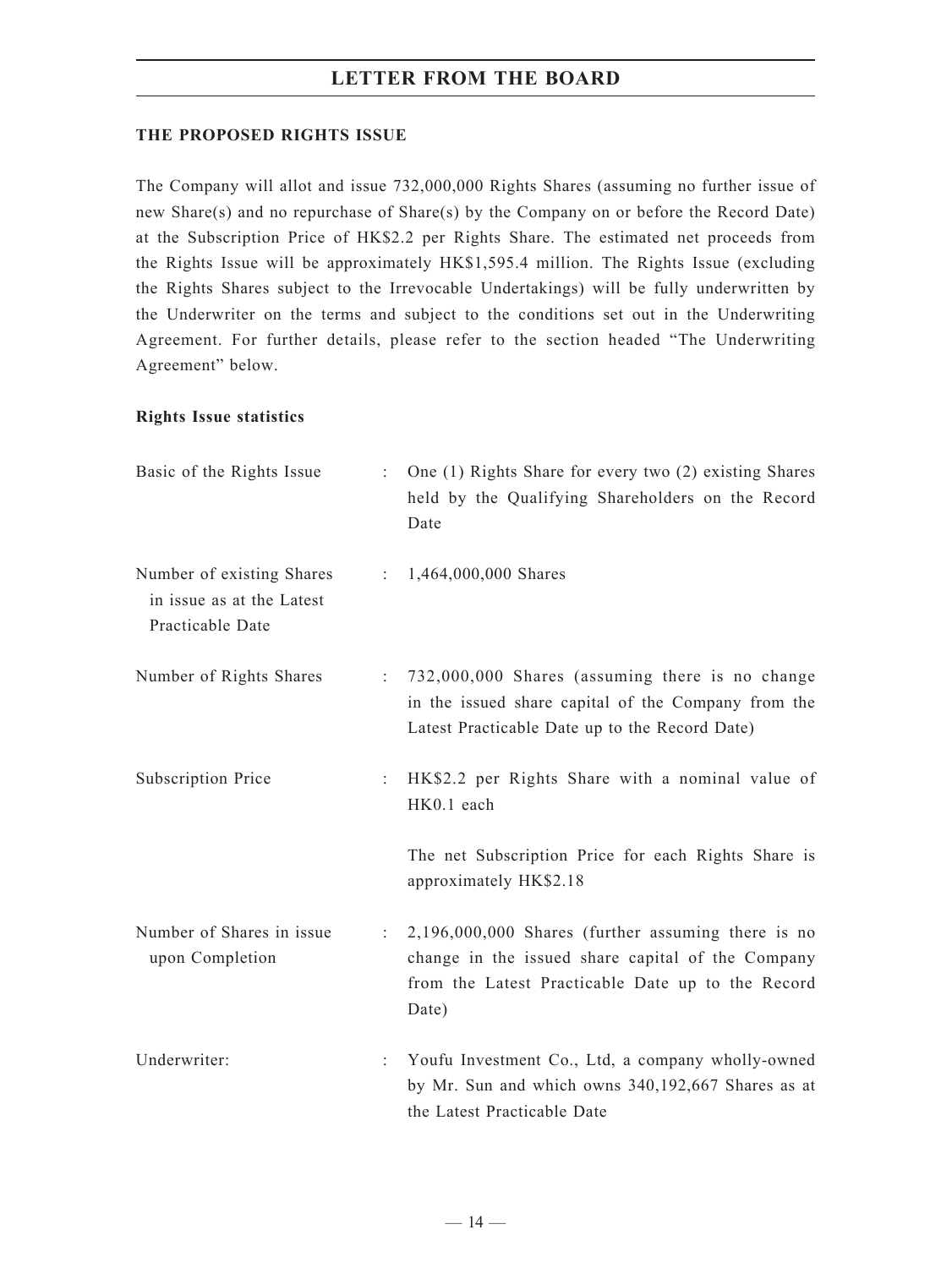#### **Outstanding Share Awards**

As at the Latest Practicable Date, there are Outstanding Share Awards held by Mr. Liu, an executive Director, pursuant to which up to 48,000,000 Shares (representing approximately 3.28% of the existing issued share capital of the Company) may be issued upon certain vesting conditions being met. The relevant award Shares attached to such Outstanding Share Awards will be vested in tranches of 12,000,000 shares (representing approximately 0.82% of the existing issued share capital of the Company) per year. The next vesting date of the second tranche of award Shares in respect of the Outstanding Share Awards is 31 March 2018. For such reasons and having regard to the current timetable of the proposed Rights Issue, the total number of Rights Shares will not be affected by the Outstanding Share Awards.

Upon Completion, it is expected that the number of award Shares attached to the Outstanding Share Awards would not be subject to any adjustment.

#### **Other convertible securities**

As at the Latest Practicable Date, save for the Outstanding Share Awards, there were no derivatives, outstanding convertible securities, options or warrants of the Company in issue which confer any right to subscribe for, convert or exchange into the Shares as at the Latest Practicable Date.

Assuming there is no change in the issued share capital of the Company from the Latest Practicable Date up to the Record Date, the 732,000,000 Rights Shares proposed to be allotted and issued pursuant to the Rights Issue represent (i) 50% of the total number of Shares in issue in the Company as at the Latest Practicable Date; and (ii) approximately 33.33% of the total number of Shares in issue in the Company as enlarged by the issue of the Rights Shares.

## **The Subscription Price**

The Subscription Price of HK\$2.2 per Rights Share will be payable in full when a Qualifying Shareholder accepts the relevant provisional allotments of the Rights Shares and, where applicable, applies for excess Rights Shares or when a renouncee of any provisional allotment of Rights Shares or a transferee of nil-paid Rights Shares applies for the relevant Rights Shares. The Subscription Price represents:

(a) a discount of approximately 2.22% to the closing price of HK\$2.25 per Share as quoted on the Stock Exchange on the Latest Practicable Date;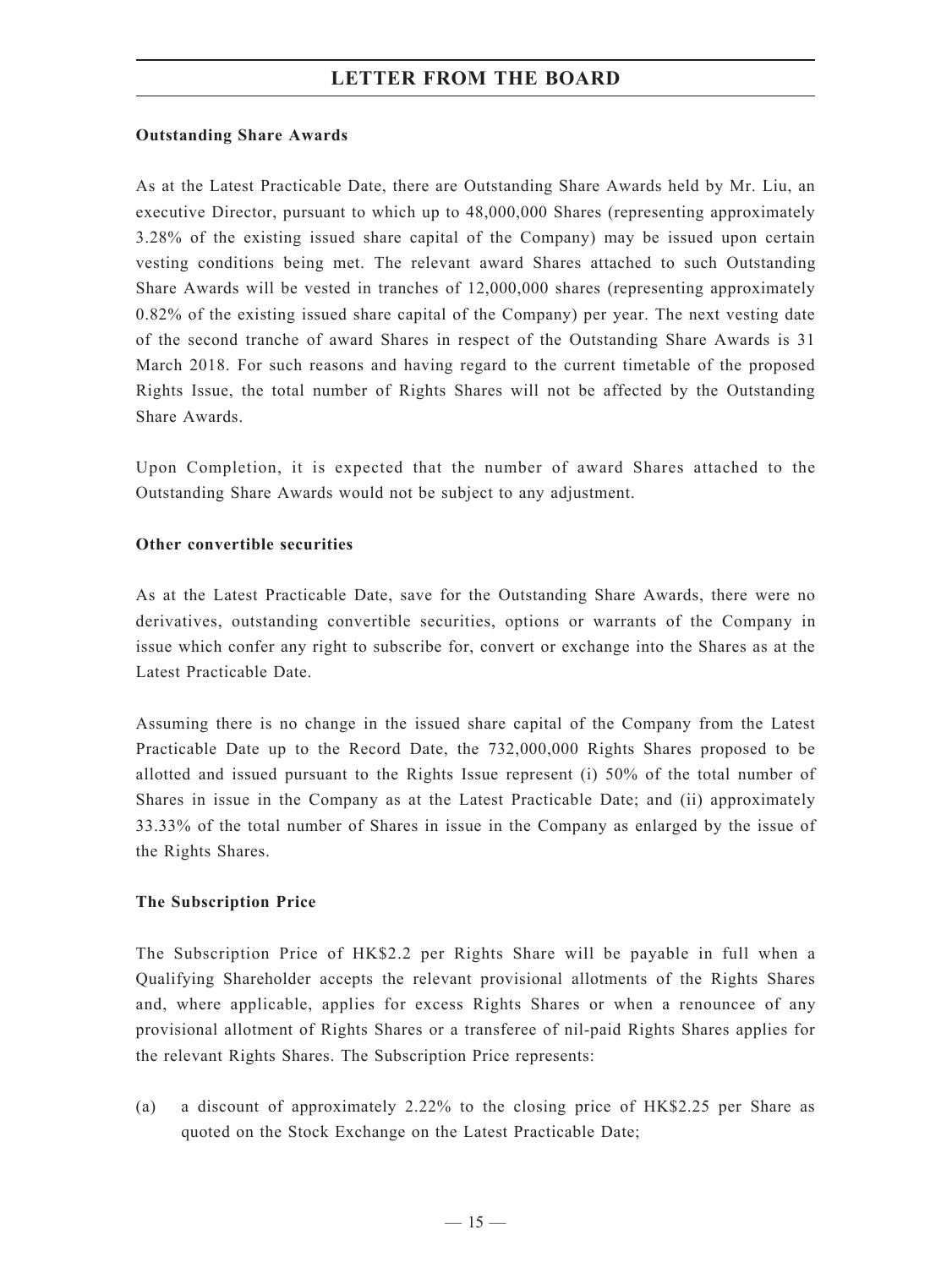- (b) a discount of approximately 21.43% to the closing price of HK\$2.80 per Share as quoted on the Stock Exchange on the Last Trading Day (the "**Last Trading Date Price**");
- (c) a discount of approximately 21.43% to the closing price of HK\$2.80 per Share as quoted on the Stock Exchange on 30 August 2017 (being the last business day prior to the date of the Announcement);
- (d) a discount of approximately 22.04% to the average of the closing prices of the Shares as quoted on the Stock Exchange for the last five consecutive trading days up to and including the Last Trading Day of approximately HK\$2.82 per Share;
- (e) a discount of approximately 22.73% to the average of the closing prices of the Shares as quoted on the Stock Exchange for the last 10 consecutive trading days up to and including the Last Trading Day of approximately HK\$2.85 per Share;
- (f) a discount of approximately 15.38% to the theoretical ex-rights price of approximately HK\$2.60 per Share based on the Last Trading Date Price;
- (g) a premium of approximately 171.60% over the audited consolidated net asset value per Share as at 31 December 2016 of approximately HK\$0.81 (which is calculated based on the audited consolidated net asset value of the Group attributable to the owners of the Company as at 31 December 2016 of approximately HK\$1,167,378,000 and 1,440,000,000 Shares in issue as at 31 December 2016); and
- (h) a premium of approximately 165.06% over the unaudited consolidated net asset value per Share as at 30 June 2017 of approximately HK\$0.83 (which is calculated based on the unaudited consolidated net asset value of the Group attributable to the owners of the Company as at 30 June 2017 of approximately HK\$1,217,051,000 and 1,464,000,000 Shares in issue as at 30 June 2017).

The theoretical ex-rights price of approximately HK\$2.60 per Share (based on the Last Trading Date Price) represents a discount of approximately 7.14% to the Last Trading Day Price.

To ensure the terms of the Rights Issue, including the Subscription Price, are the best available terms, such terms were determined after arm's length negotiations between the Company and the Underwriter, after having taken into account the following factors: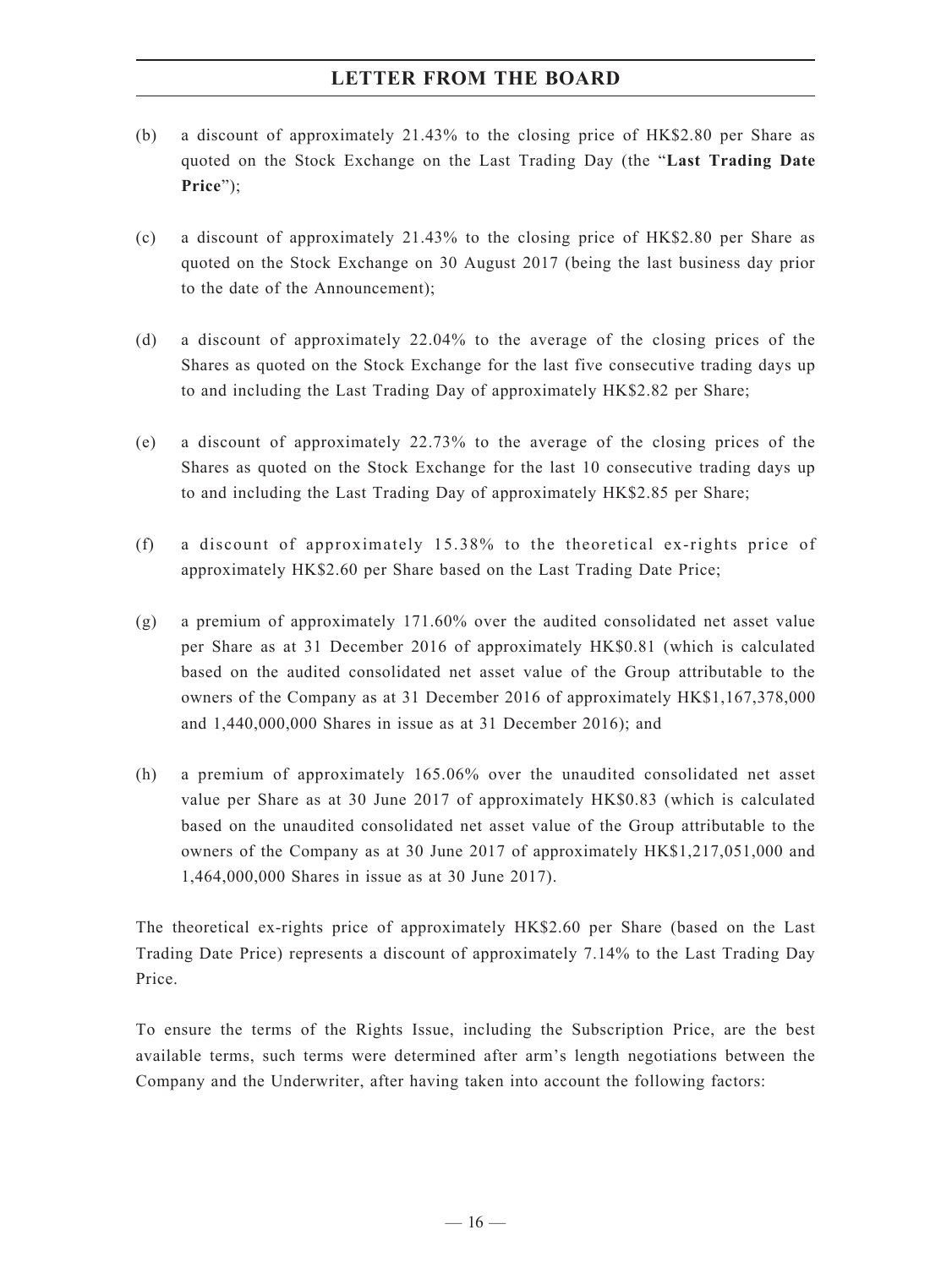- (a) in view of the persistent loss-making position of the Group, the fact that last year was the first year turning from loss-making to profit-making (excluding one-off exceptional gains), and the uncertainties stemming from the recent volatile market sentiment, it would be difficult to attract all the Qualifying Shareholders to reinvest in the Company through Rights Issue if the Subscription Price was not set at a discount to the prevailing market price of the Shares;
- (b) the need for setting the Subscription Price at a discount to the recent closing prices of the Shares in order to encourage the Qualifying Shareholders to subscribe for the Rights Shares thereby mitigating the underwriting risk to the Underwriter such that the Underwriter is willing to fully underwrite all the Rights Shares. This provides higher certainty to the Group to raise the necessary fund to cater for its capital needs for business development; and
- (c) the rights issue ratio was determined taking into account the size of fund raising required to satisfy the capital needs of the Group mentioned in the paragraphs headed "Business plans and reasons for the Rights Issue" and "Intended use of proceeds" in this section and the Subscription Price being set on the basis described above.

Despite the potential dilution effect of the Rights Issue on the shareholding interests of the Shareholders in the Company if such Shareholders do not take up their provisional allotments under the Rights Issue, the Directors (excluding members of the Independent Board Committee whose view is formed and set out in the section headed "Letter from the Independent Board Committee" in the circular) consider that the terms of the Rights Issue, including the Subscription Price, are fair and reasonable and the Rights Issue is in the interests of the Company and the Shareholders as a whole taking into account the above mentioned factors and that:

- (a) all Independent Shareholders are given the opportunity to express their view on the terms of the Rights Issue and the Underwriting Agreement through their votes at the SGM;
- (b) the Rights Issue provides all Qualifying Shareholders an opportunity to subscribe for the Rights Shares for the purpose of maintaining their respective existing shareholding interests (through taking up their entitlements) or increasing their shareholding interests (through making excess applications) in the Company at lower price as compared to the current market prices of the Shares; and
- (c) those Qualifying Shareholders who do not wish to take up their entitlements in the Rights Issue are able to sell their entitled nil-paid Rights Shares in the market, while those who wish to increase their shareholding interests in the Company through the Rights Issue are able to acquire additional nil-paid Rights Shares in the market.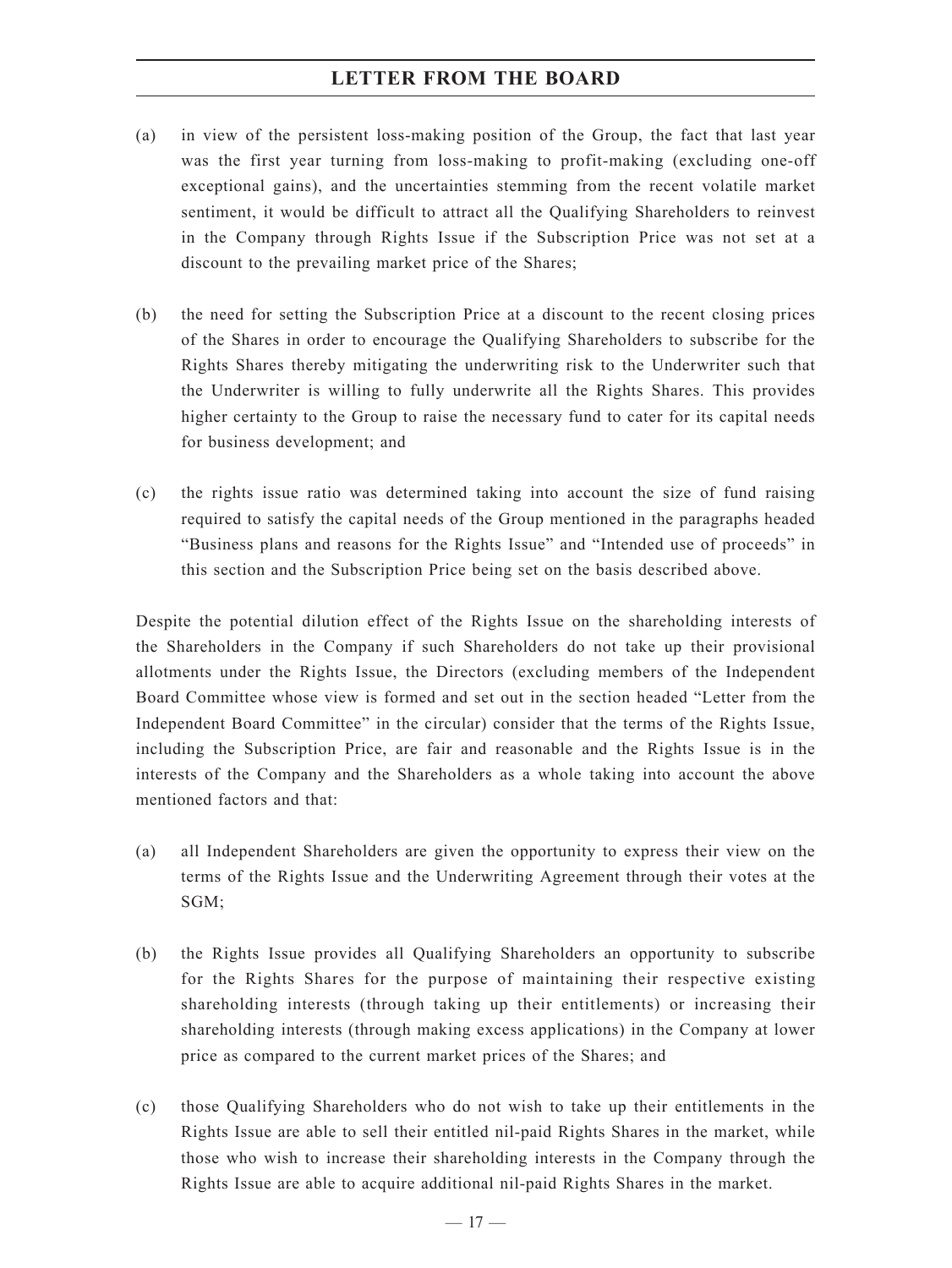## **Conditions of the Rights Issue**

The Rights Issue is conditional on, among other things, the passing of the ordinary resolutions by the Independent Shareholders at the SGM to approve the Rights Issue, the Underwriting Agreement and the transactions contemplated thereunder, and the Whitewash Waiver. Please refer to the paragraph headed "The Underwriting Agreement – Conditions" below for details of the conditions of the Underwriting Agreement.

#### **Status of the Rights Shares**

The Rights Shares, when allotted and fully-paid, will rank pari passu with the Shares then in issue in all respects. Holders of such Rights Shares will be entitled to receive all future dividends and distributions which are declared, made or paid with a record date which falls on or after the date of allotment and issue of the fully-paid Rights Shares.

## **Qualifying Shareholders**

The Rights Issue will only be available to the Qualifying Shareholders. The Company will send the Prospectus Documents to the Qualifying Shareholders and the Prospectus, for information purposes only, to the Excluded Shareholders.

To qualify for the Rights Issue, a Shareholder must be (a) a registered member of the Company at the close of business on the Record Date and (b) a Qualifying Shareholder.

Shareholders with their Shares held by a nominee (or held in CCASS) should note that the Board will consider nominee (including HKSCC Nominees Limited) as one single Shareholder according to the register of members of the Company and are advised to consider whether they would like to arrange for the registration of the relevant Shares in their own names prior to the Record Date.

In order to be registered as a member of the Company on the Record Date, investors whose Shares are held by their nominee(s) (or held in CCASS) must lodge any transfers of the Shares (together with the relevant Share certificates) with the Registrar at Level 22, Hopewell Centre, 183 Queen's Road East, Hong Kong, by no later than 4:30 p.m. on Thursday, 26 October 2017.

## **Rights of the Overseas Shareholders**

The Prospectus Documents are not intended to be registered under the applicable securities legislation of any jurisdiction other than Hong Kong.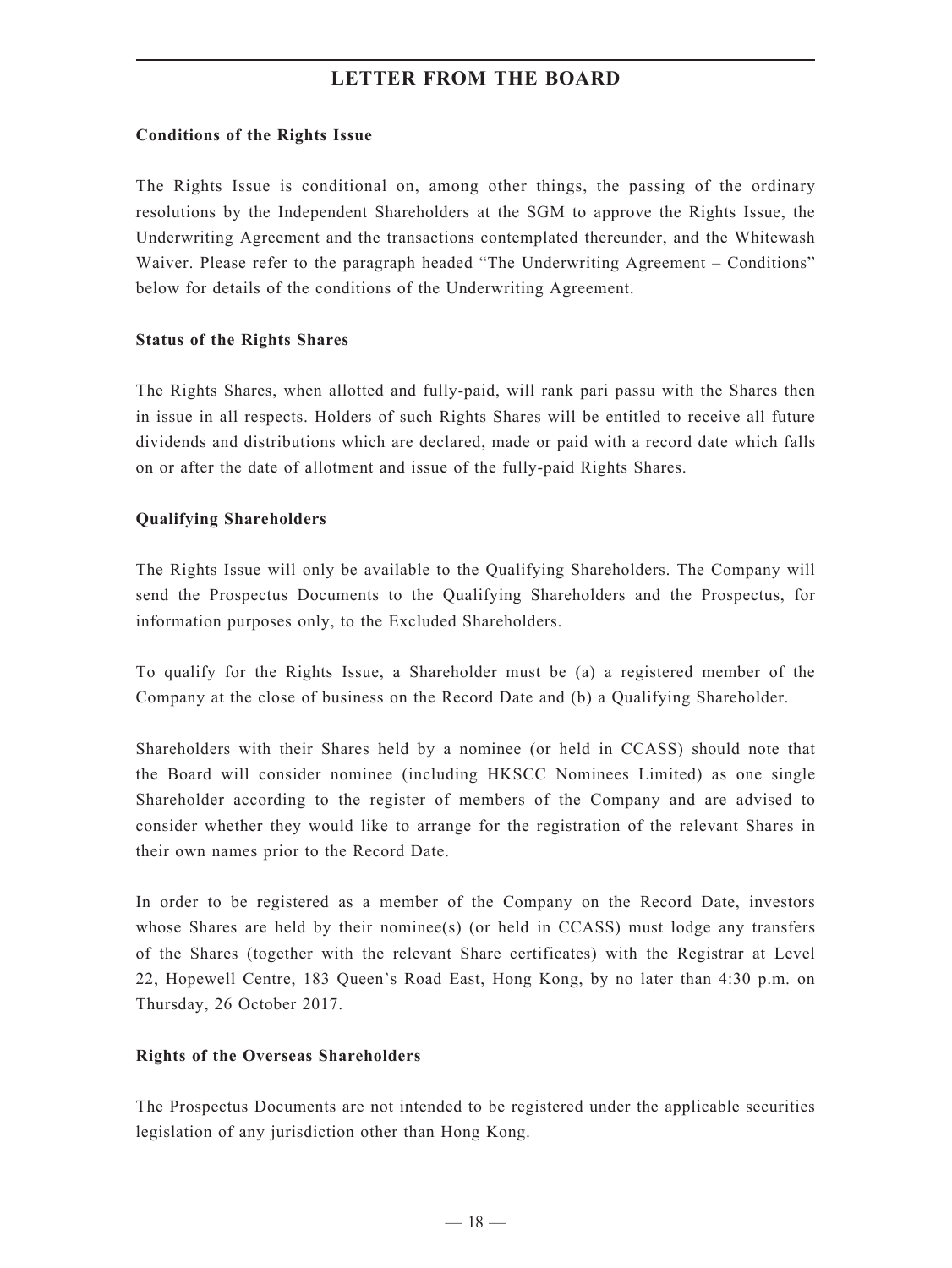According to the register of members of the Company, as at the Latest Practicable Date, there was no Overseas Shareholder.

It is the responsibility of any person (including but without limitation to nominee, custodian, agent and trustee) receiving a copy of the Prospectus Documents outside Hong Kong and wishing to take up the Rights Shares or make an application for excess Rights Shares to satisfy himself/ herself/itself as to the full observance of the laws and regulations of the relevant territory or jurisdiction, including the obtaining of any governmental or other consents and/or observing any other formalities which may be required in such territory or jurisdiction, and to pay any taxes, duties and other amounts required to be paid in such territory or jurisdiction in connection therewith. Any acceptance by any person will be deemed to constitute a representation and warranty from such person to the Company that these local laws and requirements have been complied with. If you are in any doubt as to your position, you should consult your professional adviser. For the avoidance of doubt, neither HKSCC nor HKSCC Nominees Limited is subject to any of the representations and warranties.

In compliance with Rule  $13.36(2)(a)$  of the Listing Rules, the Company will continue to ascertain whether there are any other Overseas Shareholder(s) on the Record Date, and make enquiries regarding the feasibility of extending the Rights Issue to the Overseas Shareholder(s) (if any). If, based on legal advice, the Directors consider that it is necessary or expedient not to offer the Rights Shares to the Overseas Shareholders on account either of the legal restrictions under the laws of the relevant place or the requirements of the relevant regulatory body or stock exchange in that place, the Rights Issue will not be available to such Overseas Shareholder(s) and no provisional allotment of nil-paid Rights Shares or allotment of Rights Shares will be made to them. The Company will only send the Prospectus to the Excluded Shareholders for their information. The Excluded Shareholders will, however, be entitled to attend and vote at the SGM. Further information in this connection will be set out in the Prospectus. Subject to the advice of the Company's legal advisers in the relevant jurisdictions and to the extent reasonably practicable, the Company will send copies of the Prospectus (without PAL or EAF) to the Excluded Shareholders for their information only on the Prospectus Posting Date.

Arrangements will be made for the Rights Shares which would otherwise have been provisionally allotted to the Excluded Shareholders to be sold in the market in their nilpaid form as soon as practicable after dealings in the nil-paid Rights Shares commence and in any event before the last day for dealing in the nil-paid Rights Shares. If a premium (net of expenses and stamp duty) can be obtained, the net proceeds of such sale, less expenses, will be paid pro rata to the Excluded Shareholders in Hong Kong dollars as soon as practicable except that the Company will retain individual amounts of HK\$100 or less for its own benefit. Any unsold entitlements of the Excluded Shareholders will be taken up by excess application on the EAF or the Underwriter pursuant to the terms of the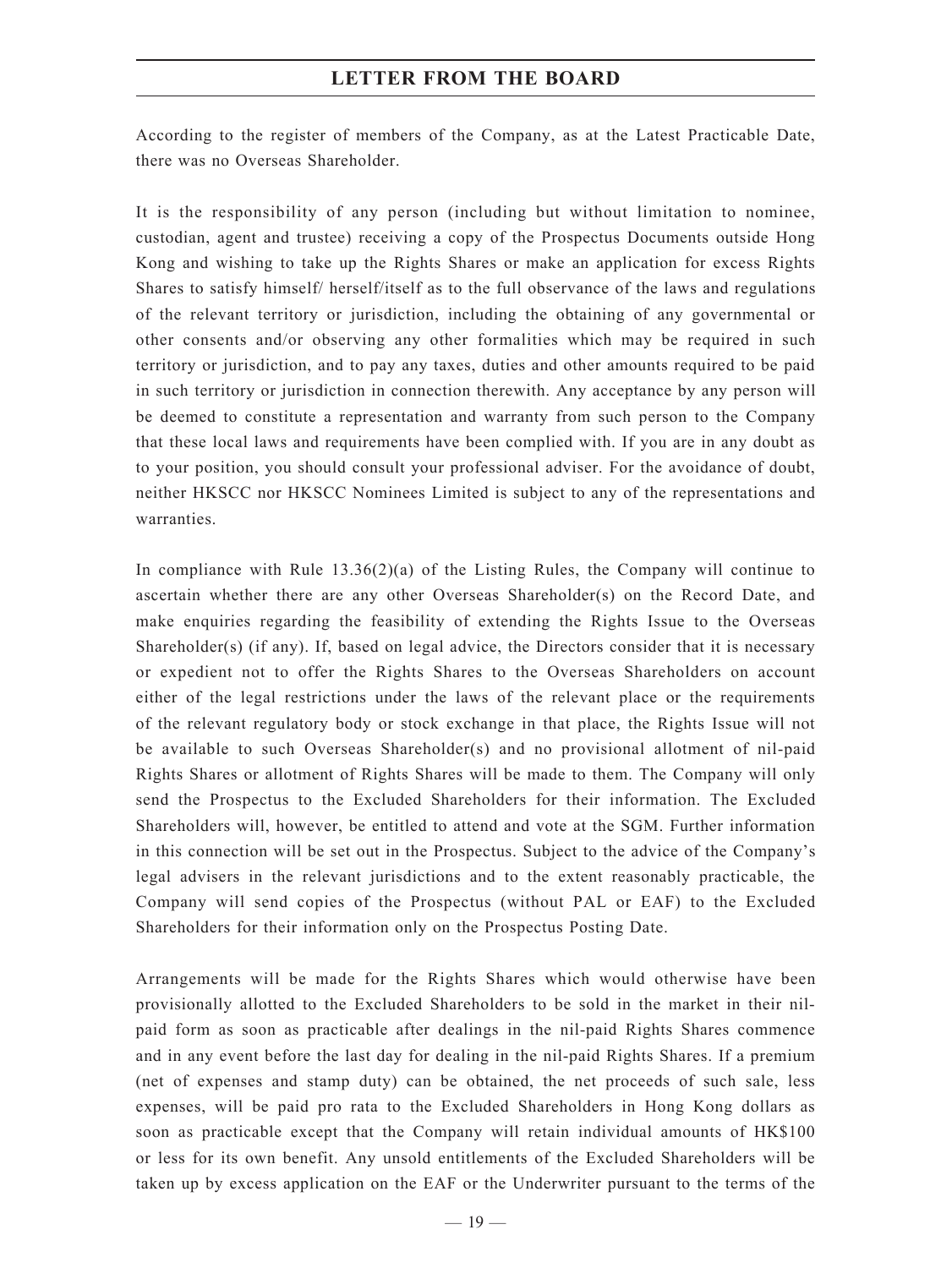Underwriting Agreement. For the avoidance of doubt, the Excluded Shareholders will be entitled to vote at the SGM.

**Overseas Shareholder(s) and beneficial owners of the Shares who are residing outside Hong Kong should note that he/she/it/they may or may not be entitled to the Rights Issue, subject to the results of enquiries made by the Directors pursuant to Rule 13.36(2)(a) of the Listing Rules. Accordingly, the Overseas Shareholder(s) should exercise caution when dealing in the securities of the Company.**

#### **Closure of register of members for establishing entitlements to the Rights Issue**

The Company's register of members will be closed from Friday, 27 October 2017 to Thursday, 2 November 2017, both dates inclusive, for the purpose of, among other things, establishing entitlements to the Rights Issue. No transfer of Shares will be registered during this period.

## **Fractions of the Rights Shares**

The Company will not provisionally allot and will not accept applications for any fractions of Rights Shares. All fractions of the Rights Shares will be aggregated (and rounded down to the nearest whole number), and all nil-paid Rights Shares arising from such aggregation will be sold by the Company in the market and, if a premium (net of expenses and stamp duty) can be obtained, the Company will keep the net proceeds for its own benefit. Any unsold aggregate fractions of the nil-paid Rights Shares will be made available for excess application on the EAF by the Qualifying Shareholders.

## **Application for excess Rights Shares**

Qualifying Shareholders are entitled to apply for (a) any unsold entitlements of the Excluded Shareholders, (b) any Rights Shares provisionally allotted but not taken up by other Qualifying Shareholders and (c) any unsold aggregate fractions of Rights Shares.

Application may be made by duly completing and signing the EAF (in accordance with the instructions printed thereon) and lodging the same with a separate remittance for the excess Rights Shares with the Registrar at Level 22, Hopewell Centre, 183 Queen's Road East, Hong Kong no later than the Latest Acceptance Time. The Board will allocate the excess Rights Shares (if any) at its discretion on a pro rata basis in proportion to the number of excess Right Shares being applied for under each application to the Qualifying Shareholders. No preference will be given to applications for topping up odd lot holdings to whole board lot holdings as the giving of such preference may potentially be abused by certain Shareholders by splitting their Shares and thereby receiving more Rights Shares than they would receive if such preference is not given, which is an unintended and undesirable result.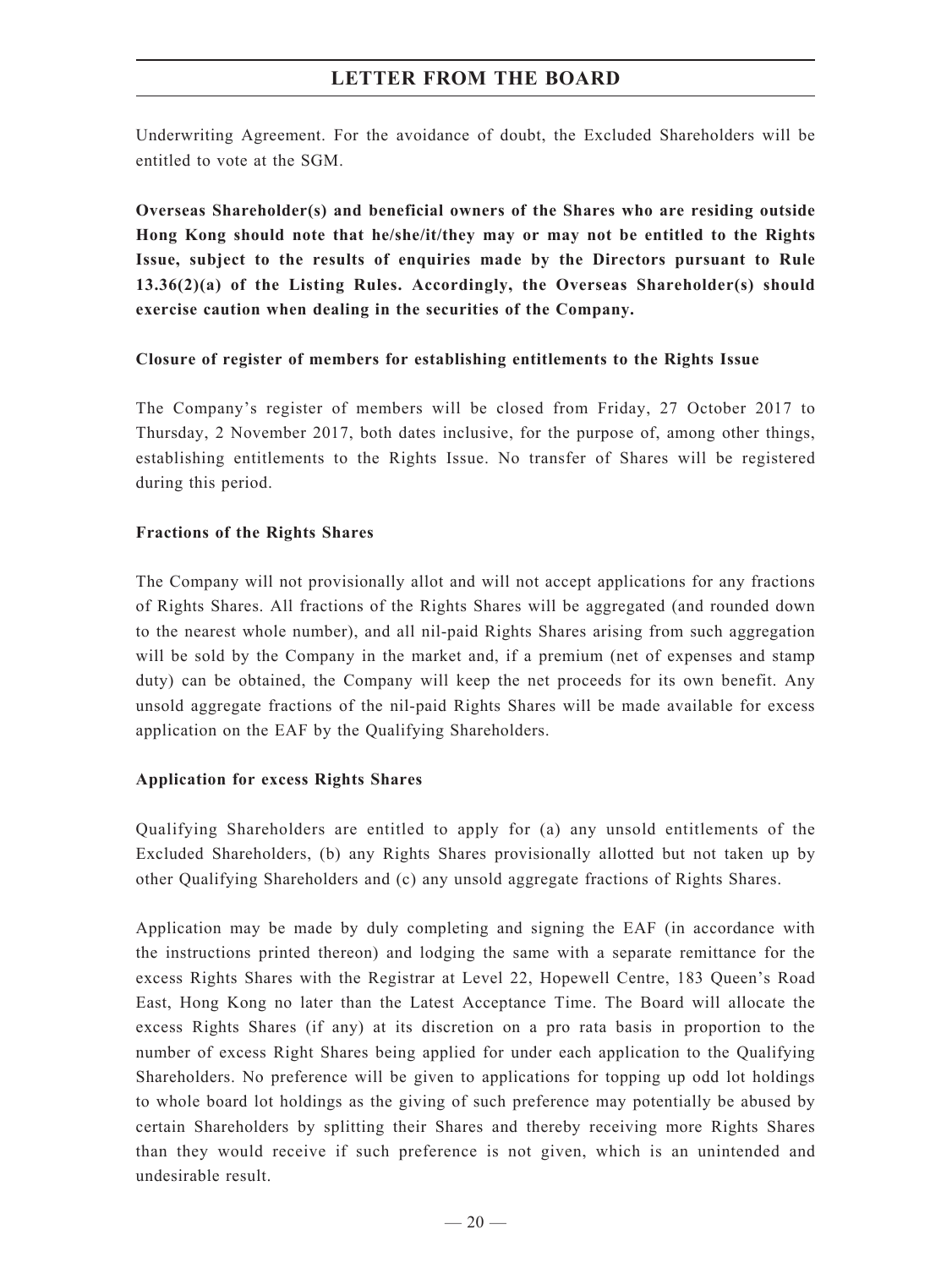As mentioned in the paragraph headed "Qualifying Shareholders" above, Shareholders with Shares held by a nominee (or which are held in CCASS) should note that the Board will consider the nominee (including HKSCC Nominees Limited) as one single Shareholder according to the register of members of the Company. Accordingly, such Shareholders should note that the aforesaid arrangement in relation to the allocation of the excess Rights Shares will not be extended to the relevant beneficial owners individually. For details of registration of the Shareholders on the register of members of the Company, please refer to the paragraph headed "Qualifying Shareholders" above.

Any Rights Shares not taken up by the Qualifying Shareholders and not taken up by excess applications will be taken up by the Underwriter pursuant to the terms and conditions of the Underwriting Agreement.

**Qualifying Shareholders who do not take up the Rights Shares to which they are entitled should note that their shareholdings in the Company will be diluted.**

## **Share certificates for the Rights Shares and refund cheques**

Subject to fulfillment of the conditions of the Rights Issue, share certificates for the fullypaid Rights Shares are expected to be posted on or before Thursday, 16 November 2017 to those entitled thereto by ordinary post at their own risks to their registered addresses.

Refund cheques in respect of the acceptance for the Rights Shares (in case of termination of the Rights Issue) or in respect of wholly or partially unsuccessful applications for the excess Rights Shares (if any) are expected to be posted on or before Tuesday, 28 November 2017 by ordinary post to the applicants at their own risk to their registered addresses.

## **Application for listing of the Rights Shares**

The Company will apply to the Listing Committee of the Stock Exchange for the listing of, and the permission to deal in, the Rights Shares (in both their nil-paid and fully-paid forms) on the Stock Exchange. No part of the securities of the Company is listed or dealt in, and no listing of or permission to deal in any such securities is being or is proposed to be sought, on any other stock exchanges.

Subject to the granting of the listing of, and the permission to deal in, the Rights Shares (in both their nil-paid and fully-paid forms) on the Stock Exchange as well as compliance with the stock admission requirements of HKSCC, the Rights Shares (in both their nil-paid and fully-paid forms) will be accepted as eligible securities by HKSCC for deposit, clearance and settlement in CCASS with effect from the commencement date of dealing in the Rights Shares (in both their nil-paid and fully-paid forms) on the Stock Exchange or such other dates as determined by HKSCC. Settlement of transactions between participants of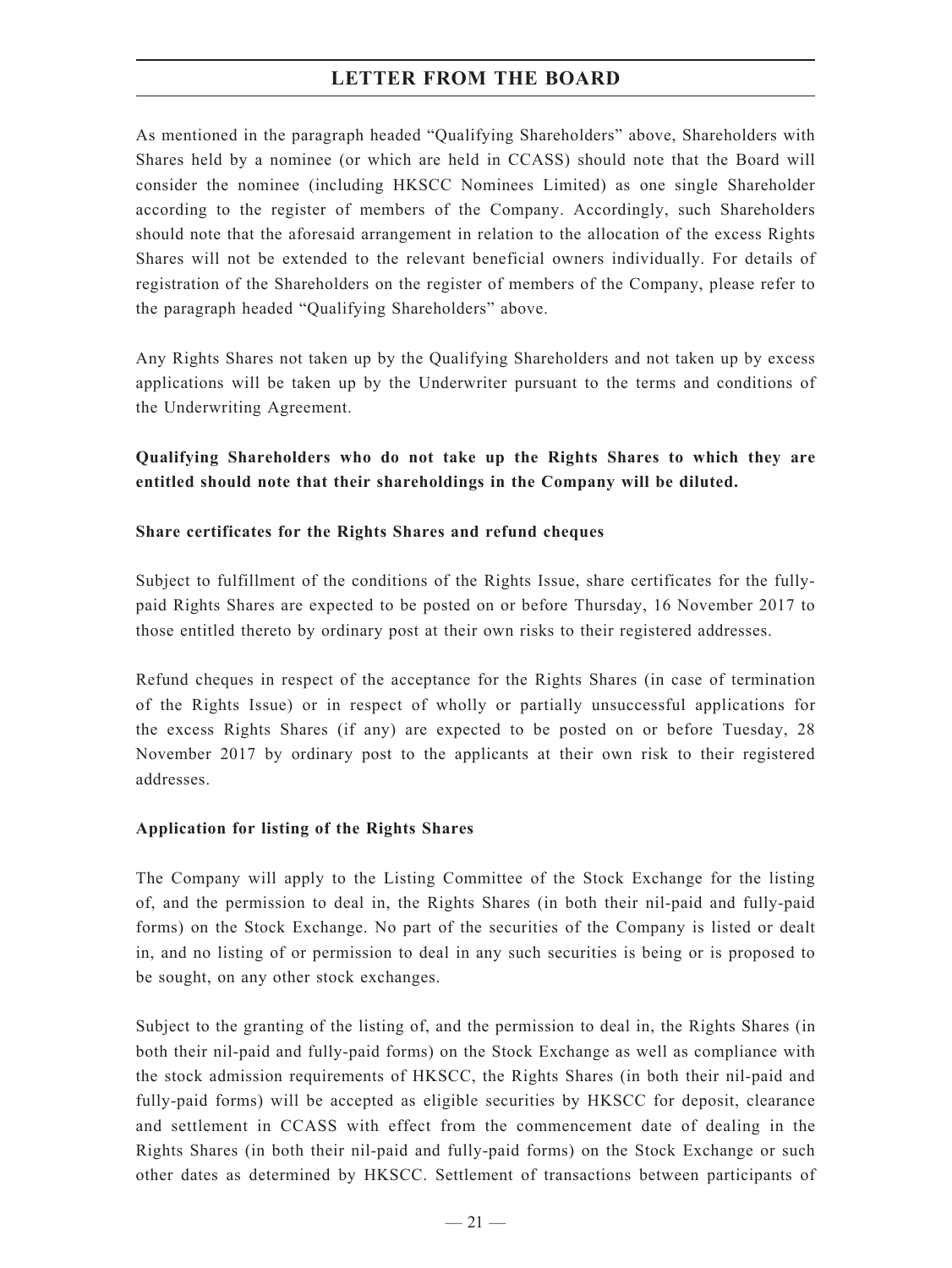the Stock Exchange on any trading day is required to take place in CCASS on the second settlement day thereafter. All activities under CCASS are subject to the General Rules of CCASS and CCASS Operational Procedures in effect from time to time. Shareholders should seek advice from their stockbrokers or other professional advisers for details of those settlement arrangements and how such arrangements will affect their rights and interests.

All necessary arrangements will be made to enable the Rights Shares (in both their nil-paid and fully paid forms) to be admitted into CCASS. Both the nil-paid Rights Shares and the fully-paid Rights Shares will be traded in board lots of 2,000 Shares in the market. Dealing in the Rights Shares in both their nil-paid and fully-paid forms, which are registered in the register of members of the Company in Hong Kong, will be subject to the payment of stamp duty, Stock Exchange trading fee, transaction levy and other applicable fees and charges in Hong Kong.

## **THE UNDERWRITING AGREEMENT**

After trading hours of the Stock Exchange on 31 August 2017, the Company entered into the Underwriting Agreement with the Underwriter in respect of the Rights Issue. The Rights Issue (excluding the Rights Shares subject to the Irrevocable Undertakings) will be fully underwritten by the Underwriter on the terms and subject to the conditions set out in the Underwriting Agreement. Major terms of the Underwriting Agreement are set out below.

**Date:** 31 August 2017

**Parties:** (1) The Company; and

(2) the Underwriter, which owned 340,192,667 Shares as at the Latest Practicable Date, representing approximately 23.24% of the existing issue share capital of the Company. The Underwriter does not underwrite issues of securities in its ordinary course of business.

## **Total number of Underwritten Shares**

The total number of Rights Shares agreed to be underwritten by the Underwriter is 441,903,667 Rights Shares (assuming there is no change in the issued share capital of the Company from the Latest Practicable Date up to the Record Date), being the total number of 732,000,000 Rights Shares less a total of 290,096,333 Rights Shares to be taken up by the Underwriter and China Tian Yuan under the Irrevocable Undertakings.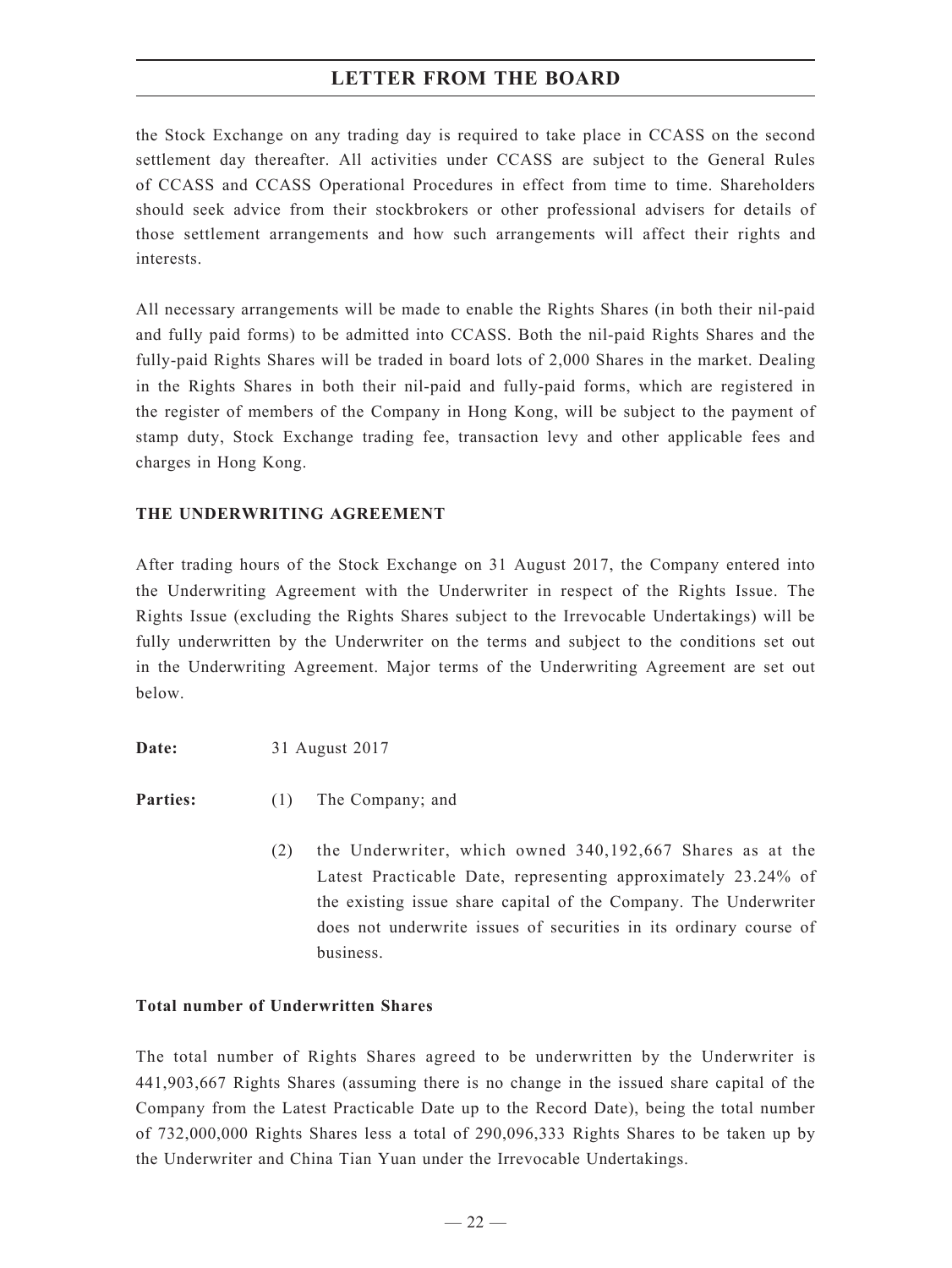## **Commission**

The underwriting commission under the Underwriting Agreement is 1% of the aggregate Subscription Price in respect of the Rights Shares agreed to be underwritten by the Underwriter. The commission rate was determined after arm's length negotiations between the Company and the Underwriter with reference to, among other things, relationship between the Company and the Underwriter, the scale of the Rights Issue and the commission rates charged by underwriters in the recent market precedents of rights issue, which range from nil to approximately 3%. Given that the commission rate of 1% charged by the Underwriter falls within the range of the market precedents, the Directors (excluding members of the Independent Board Committee whose view is formed and set out in the letter contained in this circular) consider that the underwriting commission rate is on normal commercial terms and fair and reasonable.

## **Conditions**

The obligations of the Underwriter are conditional upon:

- (a) the Independent Shareholders passing the ordinary resolutions at the SGM to approve, among others, (i) the Increase in Authorised Share Capital; (ii) the Rights Issue; (iii) the Underwriting Agreement and the transactions contemplated thereunder; and (iv) the Whitewash Waiver;
- (b) the Listing Committee of the Stock Exchange granting or agreeing to grant (subject to allotment) and not having withdrawn or revoked the listing of and permission to deal in the Rights Shares (in their nil-paid and fully-paid forms) prior to the Latest Termination Time;
- (c) the Executive granting the Whitewash Waiver to the Underwriter and such waiver not having been revoked or withdrawn, and the satisfaction of all conditions (if any) attached to the Whitewash Waiver granted;
- (d) the filing and registration of all the Prospectus Documents (together with any other documents required by applicable laws or regulations to be annexed thereto) with the Registrar of Companies in Hong Kong by no later than the Prospectus Posting Date;
- (e) the posting of the Prospectus Documents to the Qualifying Shareholders by no later than the Prospectus Posting Date;
- (f) the Underwriter and China Tian Yuan providing their respective Irrevocable Undertakings and complying with and performing their respective obligations and undertakings thereunder;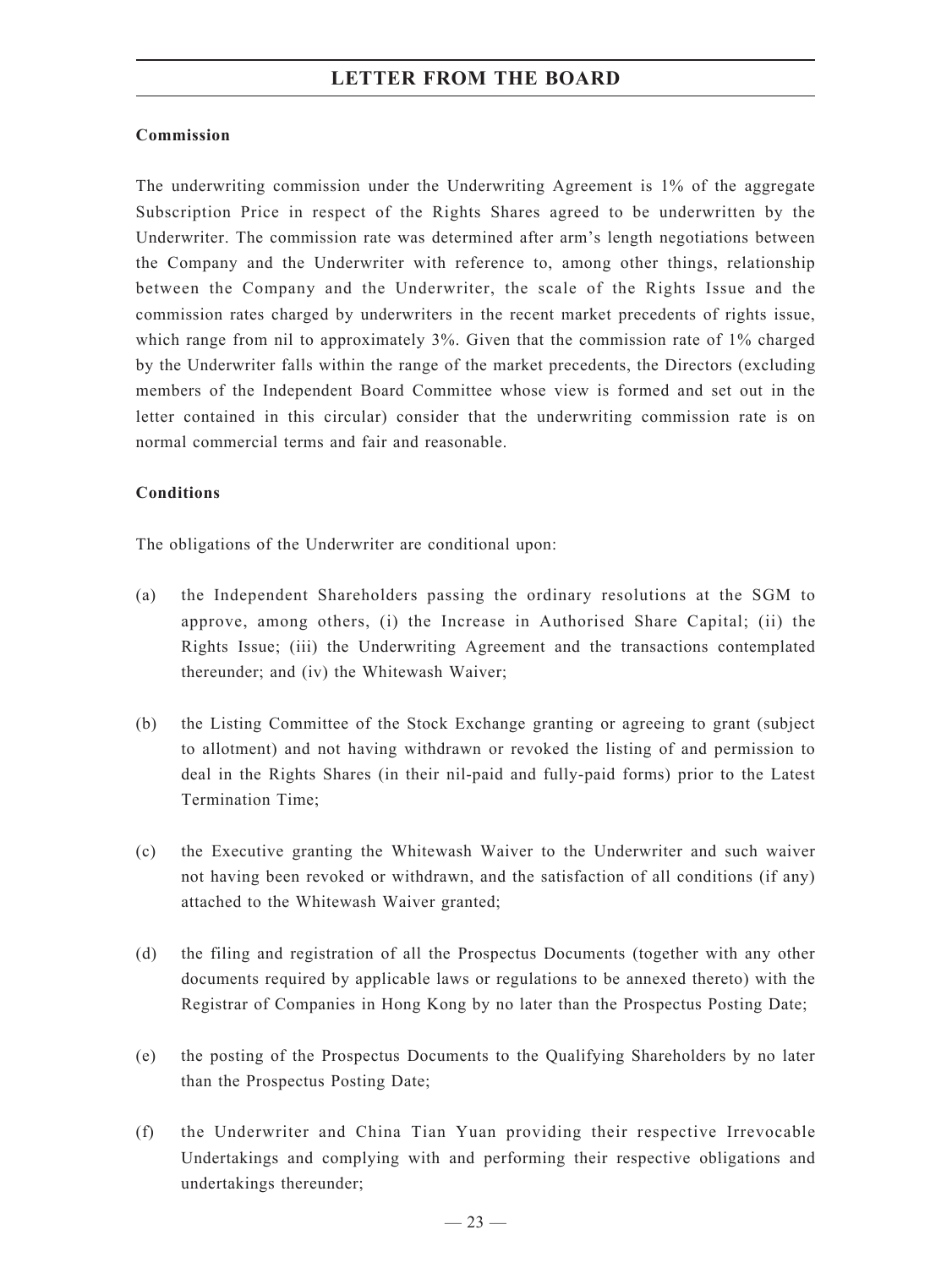- (g) the Underwriting Agreement not having been terminated by the Underwriter pursuant to the terms thereof on or before the Latest Termination Time; and
- (h) there being no breach of the undertakings and obligations of the Company under the terms of the Underwriting Agreement at the Latest Termination Time.

The Company shall use all reasonable endeavours to procure the fulfillment of the conditions set out in (a) to (h) above by the Latest Acceptance Time. The conditions set out in (a) to (e) above are incapable of being waived by the Underwriter or the Company. The Underwriter may waive the condition set out in (f) to (h) above in whole or in part by written notice to the Company.

If the above conditions are not satisfied (or, if applicable, waived in whole or in part by the Underwriter) by the Latest Acceptance Time or such later date or dates as the Underwriter may agree with the Company in writing, the Underwriting Agreement shall terminate and no party will have any claim against the other party for cost, damages, compensation or otherwise (save in respect of any rights or obligations which may have accrued under the Underwriting Agreement prior to such termination).

## **Rescission and Termination**

If, prior to the Latest Termination Time, one or more of the following events or matters shall occur, arise, exist, or come into effect:

- (a) the introduction of any new regulation or any change in existing law or regulation (or the judicial interpretation thereof) after the signing of the Underwriting Agreement;
- (b) the occurrence of any local, national or international event or change (whether or not forming part of a series of events or changes occurring or continuing after the signing of the Underwriting Agreement) of a political, military, financial, economic or other nature, or in the nature of any local, national or international outbreak or escalation of hostilities or armed conflict, or affecting local securities markets which may, in the reasonable opinion of the Underwriter, materially and adversely affect the business, the financial or trading position or prospects of the Group as a whole;
- (c) any material adverse change after the signing of the Underwriting Agreement in the business, the financial or trading position or prospects of the Group as a whole;
- (d) any act of God, war, riot, public disorder, civil commotion, fire, flood, explosion, epidemic, terrorism, strike or lock-out occurring after the signing of the Underwriting Agreement which may, in the reasonable opinion of the Underwriter, materially and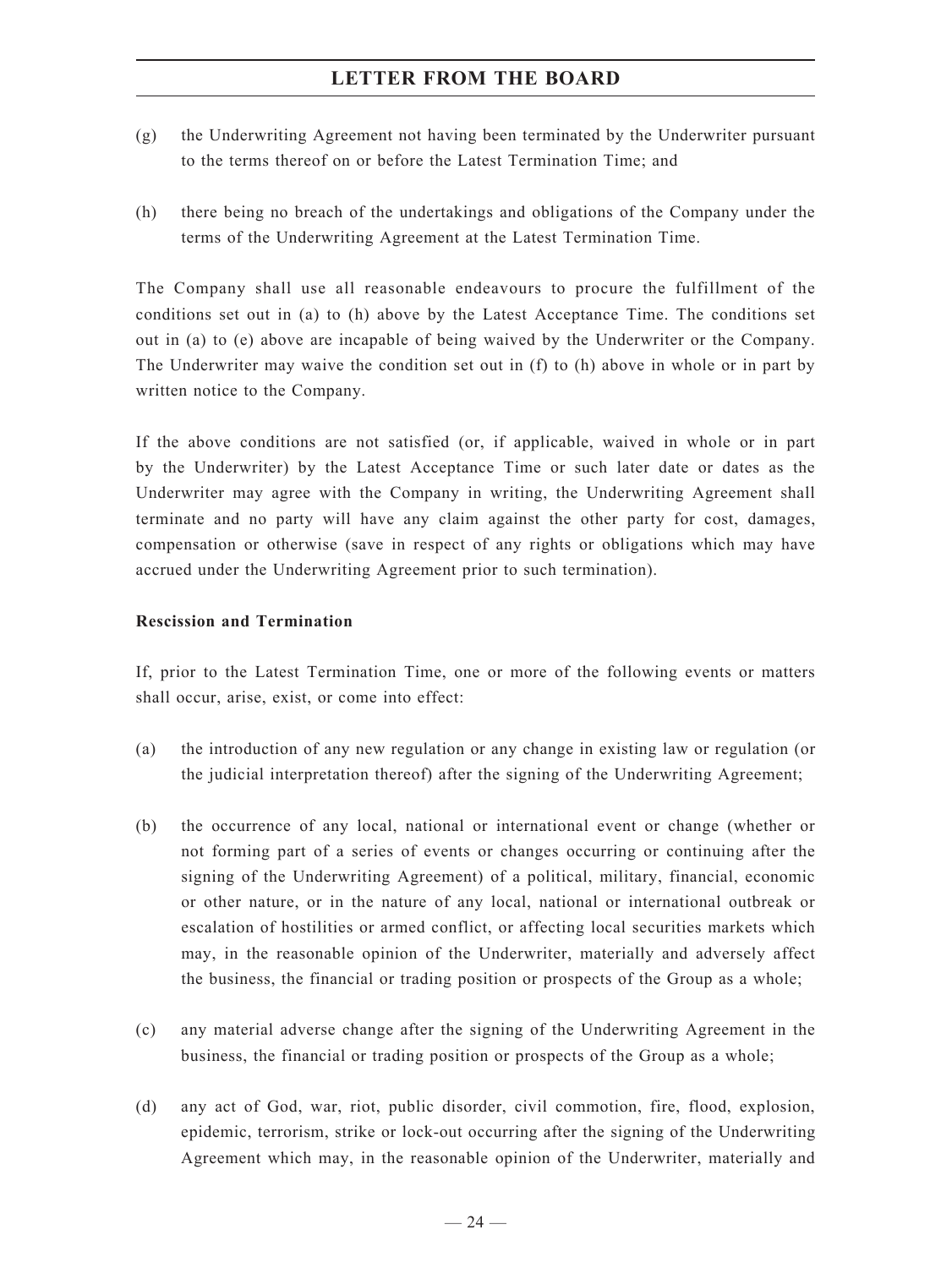adversely affect the business, the financial or trading position or prospects of the Group as a whole;

- (e) after signing of the Underwriting Agreement, there occurs or comes into effect the imposition of any moratorium, suspension or material restriction on trading in the Shares generally on the Stock Exchange whether due to exceptional financial circumstances or otherwise;
- (f) there is, after signing of the Underwriting Agreement, any material adverse change in market conditions (including, without limitation, a change in fiscal or monetary policy or foreign exchange or currency markets, suspension or restriction of trading in securities, imposition of economic sanctions, in/on Hong Kong, the PRC or other jurisdiction relevant to any member of the Group and a change in currency conditions for this purpose which includes a change in the system under which the value of the Hong Kong currency is pegged with that of the currency of the United States of America) occurs which in the reasonable opinion of the Underwriter makes it inexpedient or inadvisable to proceed with the Rights Issue; or
- (g) the Prospectus when published contain information (either as to business prospects or the condition of the Group or as to its compliance with any laws or the Listing Rules or the Takeovers Code or any applicable regulations) which has not prior to the date of the Underwriting Agreement been publicly announced or published by the Company, which event or events is or are in the reasonable opinion of the Underwriter material to the Group as a whole and is likely to affect materially and adversely the success of the Rights Issue,

the Underwriter shall be entitled by notice in writing to the Company served prior to the Latest Termination Time to terminate the Underwriting Agreement.

**In the event the Underwriter exercises the right to terminate or rescind the Underwriting Agreement by giving written notice of termination or rescission prior to the Latest Termination Time, all the obligations of the Underwriter under the Underwriting Agreement shall cease and determine and neither party shall have any claim against the other party in respect of any matter or thing arising out of or in connection with the Underwriting Agreement. A further announcement would be made if the Underwriting Agreement is so terminated or rescinded.**

## **Irrevocable Undertakings**

As at the Latest Practicable Date, the Underwriter was the registered holder of 340,192,667 Shares (representing approximately 23.24% of the total number of Shares in issue in the Company) while China Tian Yuan was the registered holder of 240,000,000 Shares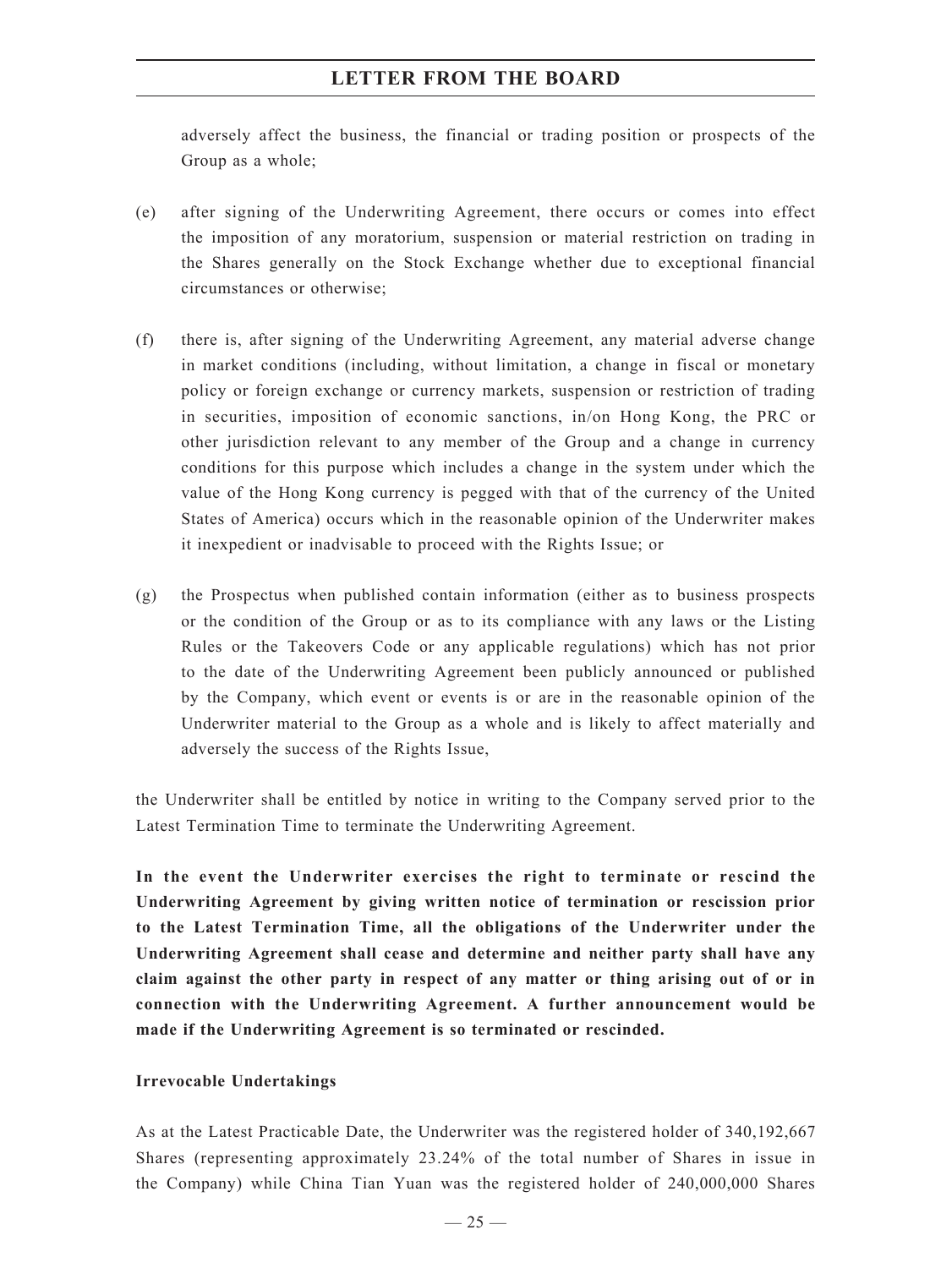(representing approximately 16.39% of the total number of Shares in issue in the Company). Each of the Underwriter, China Tian Yuan, Mr. Sun and Mr. Jia have executed the Irrevocable Undertakings in favour of the Company, pursuant to which, among other things, (i) each of the Underwriter and China Tian Yuan has irrevocably undertaken to accept and lodge applications for their respective provisional allotments of Rights Shares (being an aggregate of 290,096,333 Rights Shares); (ii) each of the Underwriter and China Tian Yuan has irrevocably undertaken not to transfer, trade or otherwise deal in any of their Shares on or before the Record Date or when the Underwriting Agreement is otherwise terminated in accordance with the terms thereof, whichever is the earlier; and (iii) each of Mr. Sun and Mr. Jia has irrevocably undertaken to procure the performance of the obligations of the Underwriter and China Tian Yuan as mentioned above respectively.

The Irrevocable Undertakings shall terminate after the Record Date or the termination of the Underwriting Agreement (as the case may be).

## **OTHER UNDERTAKINGs**

On 27 September 2017, China Aim executed the China Aim Undertaking pursuant to which China Aim has undertaken not to subscribe for the 100,000,000 Rights Shares to which it is entitled under the proposed Rights Issue, nor will it apply for any excess Rights Shares.

The Underwriter further undertakes to the Company that it shall use its best endeavours and take appropriate steps to ensure that the public float requirements under Rule 8.08(1) of the Listing Rules be fulfilled by the Company at all times upon Completion, including but not limited to entering into sub-underwriting agreement(s) to place out its Shares to maintain the minimum public float for the Shares.

## **INFORMATION OF THE UNDERWRITER AND PARTIES ACTING IN CONCERT WITH IT**

The Underwriter is an investment holding company incorporated in the BVI and is wholly owned by Mr. Sun, an Independent Third Party. Mr. Sun has more than 25 years of experience in corporate finance and import and export trading. He also has over 15 years of experience in real estate trading in the PRC. Mr. Sun is the brother-in-law of Ms. He, the sole shareholder of Zhisheng. Ms. He is the sister-in-law of Mr. Sun and therefore, the Underwriter, Mr. Sun, Zhisheng and Ms. He are parties acting in concert under the Takeovers Code.

In order to obtain the best available terms for the underwriting arrangement for the Rights Issue, the Company has approached the Underwriter and two other potential underwriters which are also the existing substantial shareholders of the Company regarding the proposed Rights Issue. In selecting an underwriter for the Rights Issue, the Board has considered,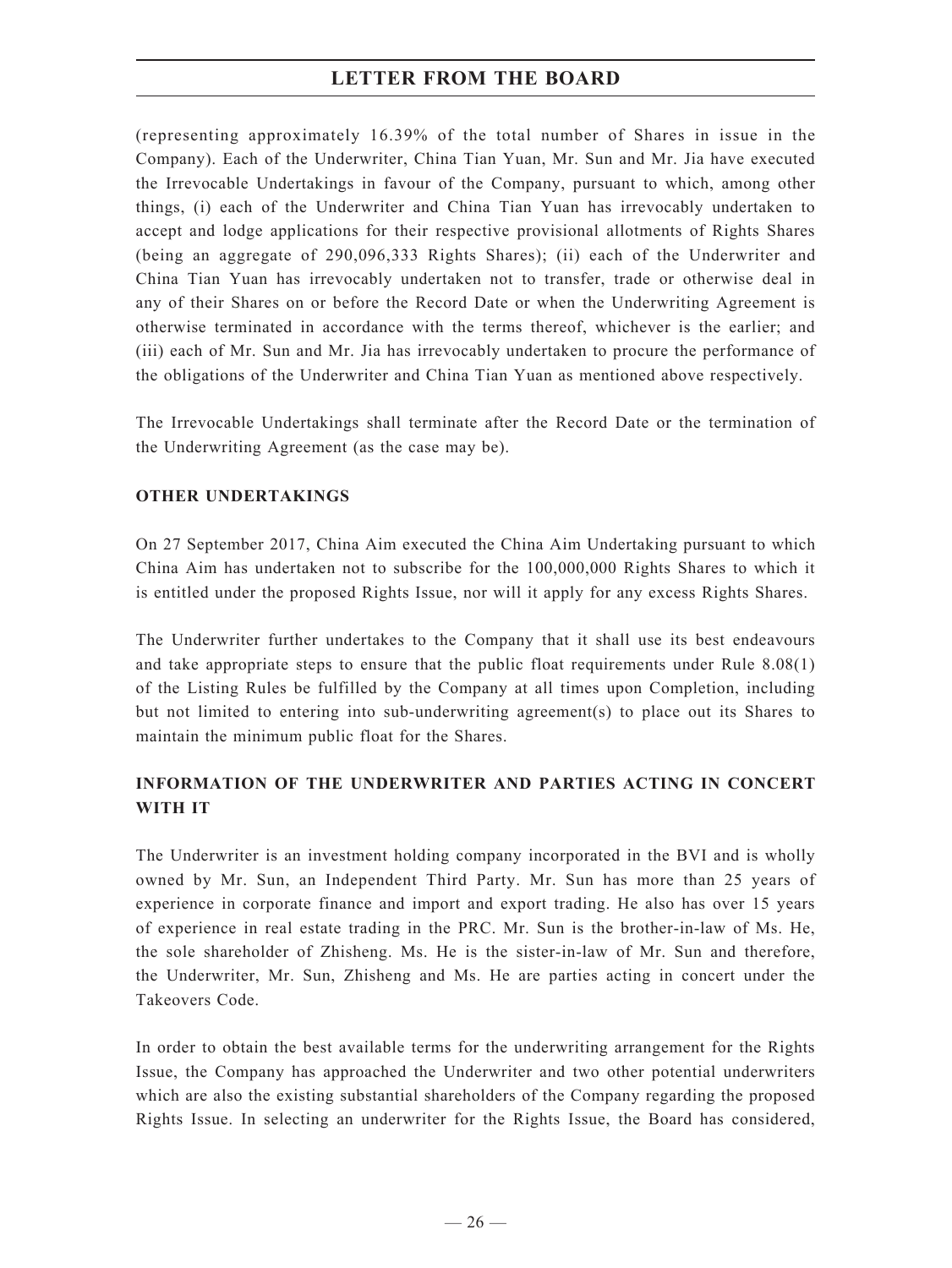among other factors, the terms of the underwriting arrangement including but not limited to the underwriting commission proposed by other potential underwriters as well as their willingness and capacity to fully underwrite the Rights Shares. In view of the fact that only the Underwriter was willing to act as the underwriter for the Rights Issue under the current proposed terms and the relatively low underwriting commission rate offered by the Underwriter, the Board considers the underwriting arrangement offered by the Underwriter is best available option and is beneficial to the Company and the Shareholders as a whole.

## **CHANGES IN THE SHAREHOLDING STRUCTURE OF THE COMPANY RESULTING FROM THE RIGHTS ISSUE**

Set out below are the shareholding structures of the Company before and after the Rights Issue, assuming there is no change in the issued share capital of the Company since the Latest Practicable Date up to the Record Date:

|                                                                  |                                                 |             |                                                          | (ii) Immediately after<br>Completion, assuming all the<br><b>Rights Shares and excess Rights</b><br>Shares not taken up by China<br>Aim are subscribed by the |                                                        | (iii) Immediately after<br>Completion, assuming no<br><b>Qualifying Shareholders</b><br>(other than the Underwriter<br>and China Tian Yuan)<br>applied for their provisional |  |
|------------------------------------------------------------------|-------------------------------------------------|-------------|----------------------------------------------------------|---------------------------------------------------------------------------------------------------------------------------------------------------------------|--------------------------------------------------------|------------------------------------------------------------------------------------------------------------------------------------------------------------------------------|--|
|                                                                  | (i) As at the Latest<br><b>Practicable Date</b> |             | <b>Qualifying Shareholders</b><br>(except for China Aim) |                                                                                                                                                               | allotments of Rights Shares<br>and excess Rights Issue |                                                                                                                                                                              |  |
|                                                                  | Number of                                       | Approximate | Number of                                                | Approximate                                                                                                                                                   | Number of                                              | Approximate                                                                                                                                                                  |  |
|                                                                  | <b>Shares</b>                                   | $\%$        | <b>Shares</b>                                            | %                                                                                                                                                             | <b>Shares</b>                                          | $\%$                                                                                                                                                                         |  |
| The Underwriter (Note 1)                                         | 340, 192, 667                                   | 23.24       | 510,289,000                                              | 23.24                                                                                                                                                         | 952,192,667                                            | 43.36                                                                                                                                                                        |  |
| Zhisheng (Note 1)                                                | 170,097,333                                     | 11.62       | 255,145,999                                              | 11.62                                                                                                                                                         | 170,097,333                                            | 7.75                                                                                                                                                                         |  |
| Sub-total of the Underwriter<br>and parties acting in<br>concert | 510,290,000                                     | 34.86       | 765,434,999<br>(Note 5)                                  | 34.86                                                                                                                                                         | 1,122,290,000                                          | 51.11                                                                                                                                                                        |  |
| <b>Connected persons:</b>                                        |                                                 |             |                                                          |                                                                                                                                                               |                                                        |                                                                                                                                                                              |  |
| China Tian Yuan (Note 2)                                         | 240,000,000                                     | 16.39       | 360,000,000                                              | 16.39                                                                                                                                                         | 360,000,000                                            | 16.39                                                                                                                                                                        |  |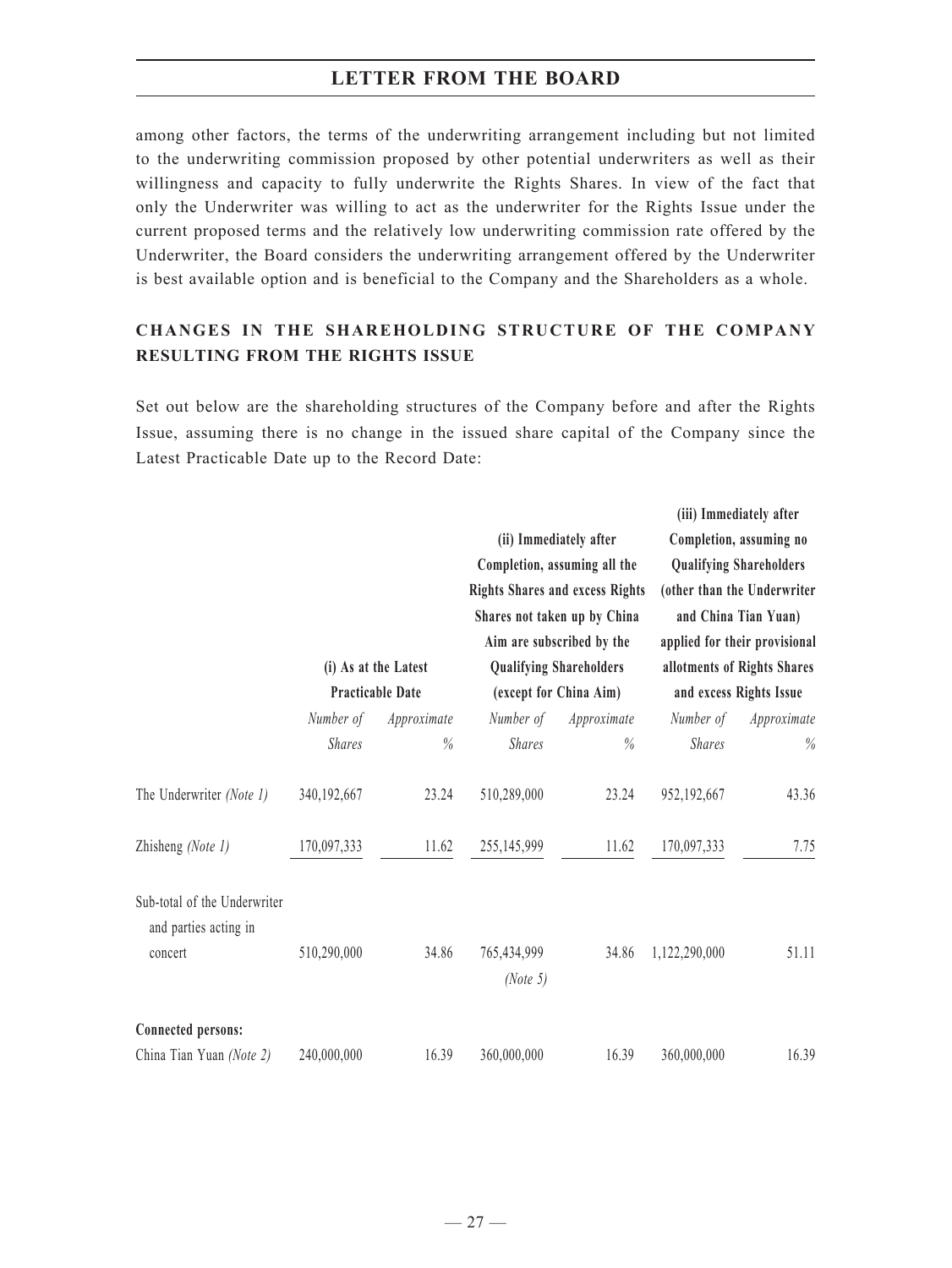|                                                                                                                                                                                                                  | (i) As at the Latest<br><b>Practicable Date</b> |             | (ii) Immediately after<br>Completion, assuming all the<br><b>Rights Shares and excess Rights</b><br>Shares not taken up by China<br>Aim are subscribed by the<br><b>Qualifying Shareholders</b><br>(except for China Aim) |                     | (iii) Immediately after<br>Completion, assuming no<br><b>Qualifying Shareholders</b><br>(other than the Underwriter<br>and China Tian Yuan)<br>applied for their provisional<br>allotments of Rights Shares<br>and excess Rights Issue |                   |
|------------------------------------------------------------------------------------------------------------------------------------------------------------------------------------------------------------------|-------------------------------------------------|-------------|---------------------------------------------------------------------------------------------------------------------------------------------------------------------------------------------------------------------------|---------------------|----------------------------------------------------------------------------------------------------------------------------------------------------------------------------------------------------------------------------------------|-------------------|
|                                                                                                                                                                                                                  | Number of                                       | Approximate | Number of                                                                                                                                                                                                                 | Approximate         | Number of                                                                                                                                                                                                                              | Approximate       |
|                                                                                                                                                                                                                  | <b>Shares</b>                                   | %           | <b>Shares</b>                                                                                                                                                                                                             | $\%$                | <b>Shares</b>                                                                                                                                                                                                                          | $\%$              |
| Mr. Liu (Note 4)                                                                                                                                                                                                 | 12,000,000                                      | 0.82        | 18,000,000                                                                                                                                                                                                                | 0.82                | 12,000,000                                                                                                                                                                                                                             | 0.55              |
| China Aim, which is a<br>connected person as at<br>the Latest Practicable<br>Date, and which will<br>(having regard to the<br>China Aim Undertaking)<br>be treated a member<br>of the public after<br>Completion |                                                 |             |                                                                                                                                                                                                                           |                     |                                                                                                                                                                                                                                        |                   |
| China Aim (Note 3)                                                                                                                                                                                               | 200,000,000                                     | 13.66       | 200,000,000<br>(Note $6$ )                                                                                                                                                                                                | 9.11<br>(Note $6$ ) | 200,000,000                                                                                                                                                                                                                            | 9.11<br>(Note 7)  |
| <b>Public Shareholders</b>                                                                                                                                                                                       | 501,710,000                                     | 34.27       | 852,565,000<br>(Notes $5, 6$ )                                                                                                                                                                                            | 38.82<br>(Note 6)   | 501,710,000                                                                                                                                                                                                                            | 22.84<br>(Note 7) |
| Total                                                                                                                                                                                                            | 1,464,000,000                                   | 100.00      | 2,196,000,000                                                                                                                                                                                                             | 100.00              | 2,196,000,000                                                                                                                                                                                                                          | 100.00            |

*Notes:*

- 1. The Underwriter is wholly-owned by Mr. Sun. He is the brother-in-law of Ms. He Yeqin (賀葉芹) ("**Ms. He**"), the sole shareholder of Zhisheng. Ms. He is the sister-in-law of Mr. Sun. Therefore, the Underwriter, Mr. Sun, Zhisheng and Ms. He are parties acting in concert under the Takeovers Code.
- 2. China Tian Yuan is wholly-owned by Ningxia Tian Yuan Manganese Industry Co., Ltd.\* ( 寧夏天元錳 業有限公司) ("**Ningxia Tian Yuan**"), which is in turn owned as to 99.62% by Mr. Jia, 0.19% by Ms. Dong Jufeng ( 東菊鳳) ("**Ms. Dong**") and Ms. Zhu Fenglian ( 朱鳳蓮), respectively.
- 3. China Aim is wholly-owned by Ms. Liu Hui ( 劉慧) ("**Ms. Liu**").

<sup>\*</sup> *For identification purpose only*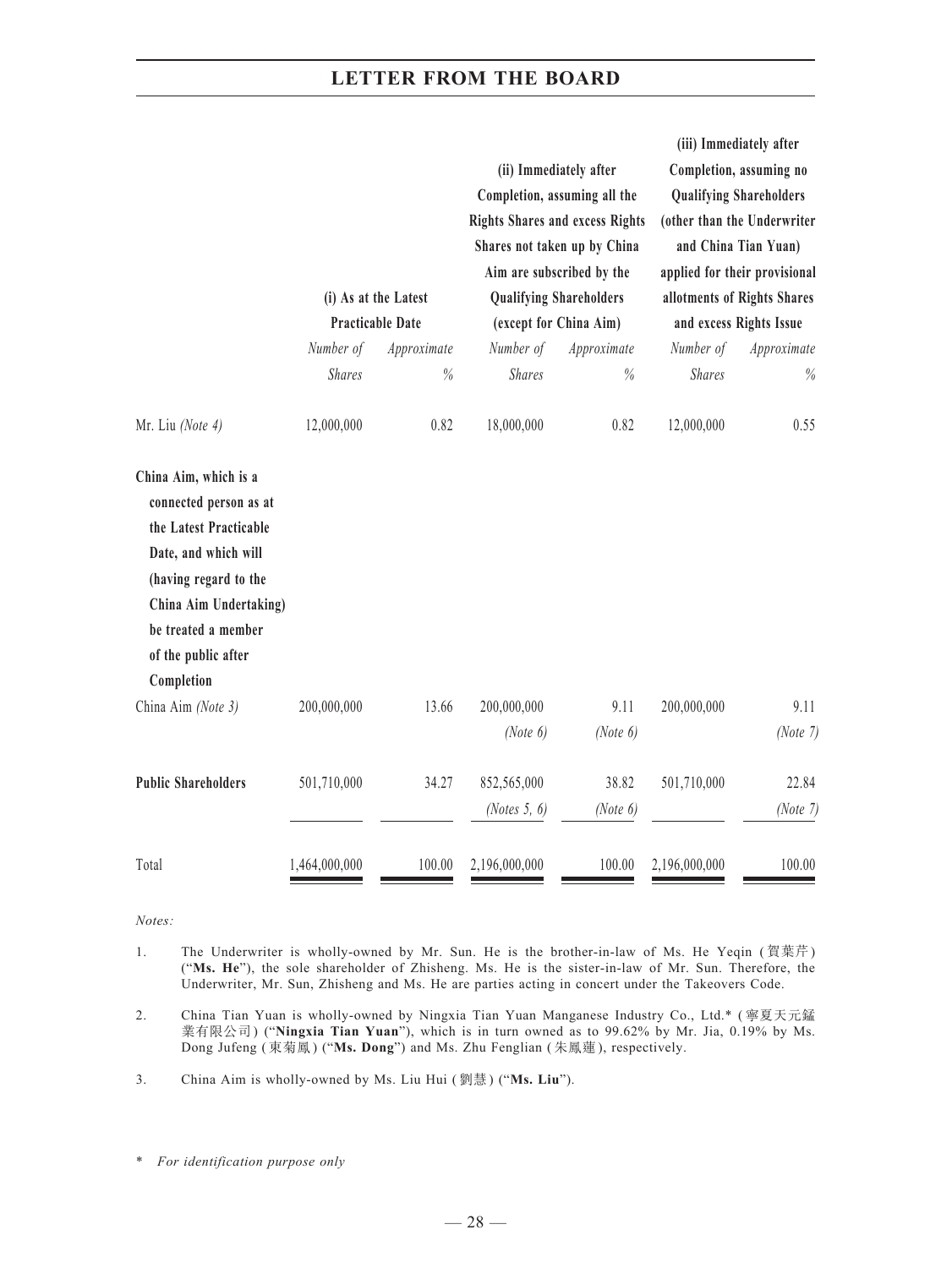- 4. Mr. Liu is an executive Director.
- 5. Assuming the aggregate fractions of one Rights Share will be sold in the market or taken by other Qualifying Shareholders in the public.
- 6. Assuming other Qualifying Shareholders in the public apply for the 100,000,000 excess Rights Shares to which China Aim is entitled but are not taken up by China Aim pursuant to the China Aim Undertaking. Further, as the shareholding of China Aim in the Company will fall below 10% immediately after Completion, it will no longer be a substantial shareholder of the Company and hence, not a connected person of the Company. In such connection, the total shareholding of all public shareholders (including China Aim) in the Company will become 47.93%.
- 7. Immediately after Completion, assuming no Qualifying Shareholders (other than the Underwriter and China Tian Yuan) applied for their provisional allotments of Rights Shares and excess Rights Issue, the shareholding of China Aim in the Company will fall below 10% and it will no longer be a substantial shareholder of the Company and hence, no longer be a connected person of the Company. In such connection, the total shareholding of all public shareholders (including China Aim) in the Company will become 31.95%. In any event, the Underwriter undertakes to maintain the minimum public float as mentioned in the paragraph headed "The Underwriting Agreement – Other undertakings" above.

#### **FUND RAISING EXERCISE IN THE PRECEDING 18-MONTH PERIOD**

The table below sets out the fund raising activity conducted by the Company in the past 18 months immediately preceding the Latest Practicable Date:

| Date of<br>announcements                              | <b>Fund raising</b><br>activity                                                                             | Date of<br>completion | Net proceeds<br>raised                                                                                                                                 | Intended use<br>of the proceeds | Actual use of the proceeds                                                                                                                                                                                                                                                                                                                                                                 |
|-------------------------------------------------------|-------------------------------------------------------------------------------------------------------------|-----------------------|--------------------------------------------------------------------------------------------------------------------------------------------------------|---------------------------------|--------------------------------------------------------------------------------------------------------------------------------------------------------------------------------------------------------------------------------------------------------------------------------------------------------------------------------------------------------------------------------------------|
| 26 February 2016,<br>1 March 2016 and<br>9 March 2016 | Placing of<br>200,000,000 Shares<br>at a placing price<br>of HK\$0.925 per<br>placing Share to<br>China Aim | 9 March 2016          | Approximately<br>HK\$182.5 million<br>(after deducting the<br>placing commission<br>payable to the<br>placing agent and<br>other expenses<br>incurred) | General<br>working capital      | As disclosed in the<br>Company's announcement<br>dated 14 November 2016,<br>approximately 20% of the<br>net proceeds was used as<br>the Group's general working<br>capital (including operating<br>expenses) and approximately<br>80% was utilised for<br>the Group's financial<br>investments or investments,<br>which include both listed<br>and unlisted equity and debt<br>investments |
|                                                       |                                                                                                             |                       |                                                                                                                                                        |                                 |                                                                                                                                                                                                                                                                                                                                                                                            |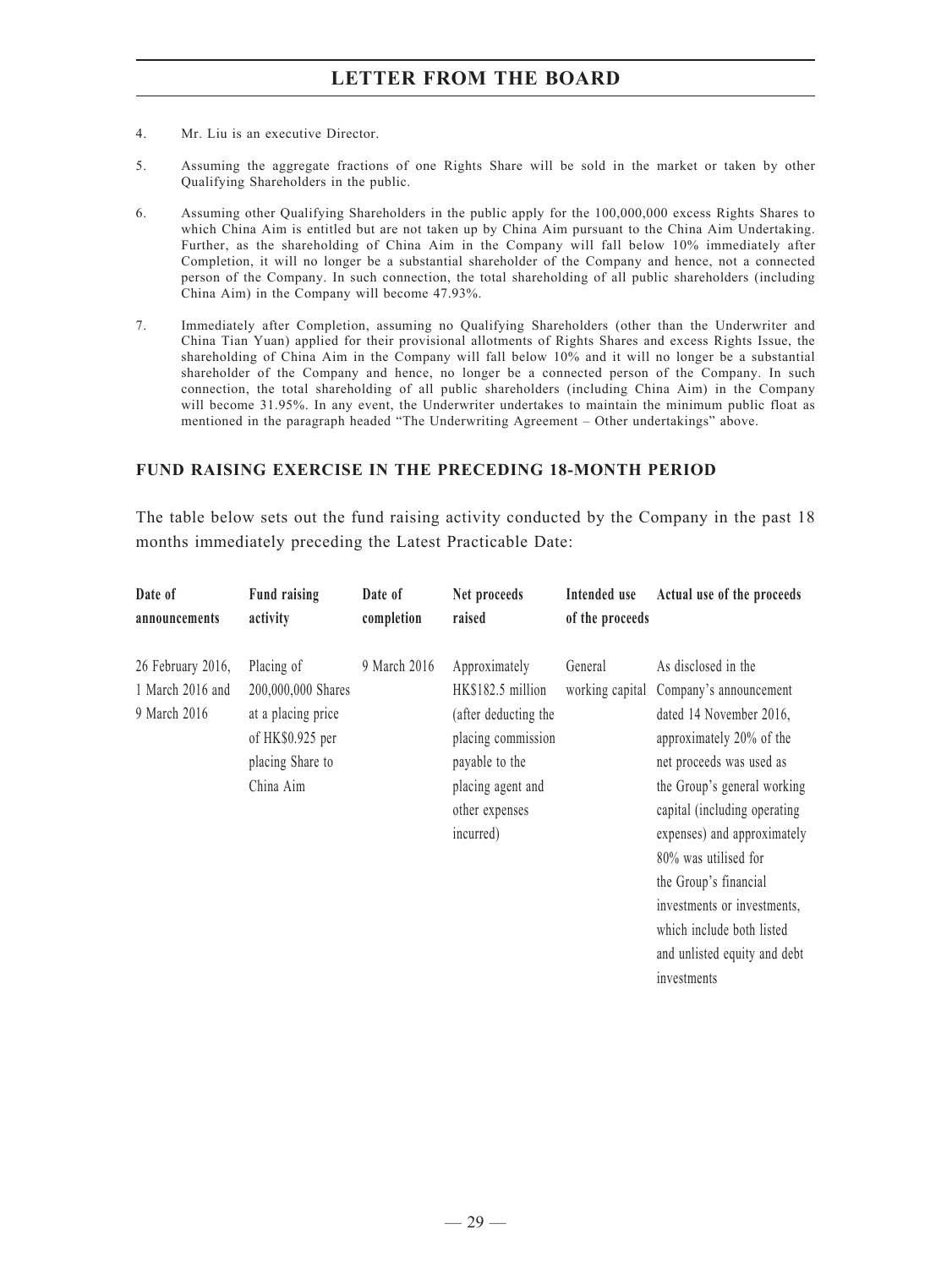#### **Date of announcements Fund raising activity Date of completion Net proceeds raised Intended use of the proceeds Actual use of the proceeds** 14 November 2016 Placing of and 6 December 2016 240,000,000 Shares 2016 at a placing price of HK\$2.0 per placing Share to China Tian Yuan (i.e. the placee) 6 December Approximately HK\$477.6 million (after deducting the capital, commission payable repayment of to the placing agent the Group's and other expenses indebtedness incurred) General working and for the Group's other potential investments in the future Approximately 85% of the net proceeds was used for purchase of listed shares in Hong Kong; approximately 14% was used as the Group's general working capital (including staff costs, rental expenses, professional fees, promotional expenses and other operating expenses); and the remaining 1% was used for the repayment of loan interests and purchases of fixed assets

# **LETTER FROM THE BOARD**

Save as disclosed above, the Company has not conducted any other fund raising activities in the past 18 months immediately preceding the Latest Practicable Date.

## **BUSINESS TREND OF THE GROUP**

The Group is principally engaged in the (a) manufacture and sale of a broad range of printed circuit boards ("**PCB**"), (b) carrying out of treasury investments, including investment in securities and other related activities, and (c) rendering of financial services including asset management, investment and other consultancy related services.

## **PCBs business**

Comparing to the last six months' revenue in 2016, the Group's PCBs segment reported a stable growth in the first half of 2017. The Company was working hard to replace those less profitable products by those with better profit margin. The low margin products were mainly due to the acute price increase in core raw materials such as copper foil, copper laminates and even prepreg. Although the price increasing trend of those core materials has shown a slow down towards the end of the first six months of 2017, their price levels remain roughly 20% higher than those in same period of last year. This is the major reason why the PCBs segment still suffered a loss for the first half of 2017 despite its efforts to excel in the business. Looking forward, the PCBs segment is expecting more new customers with better margin orders would be secured in the second half of 2017 so that a turnaround can be realised.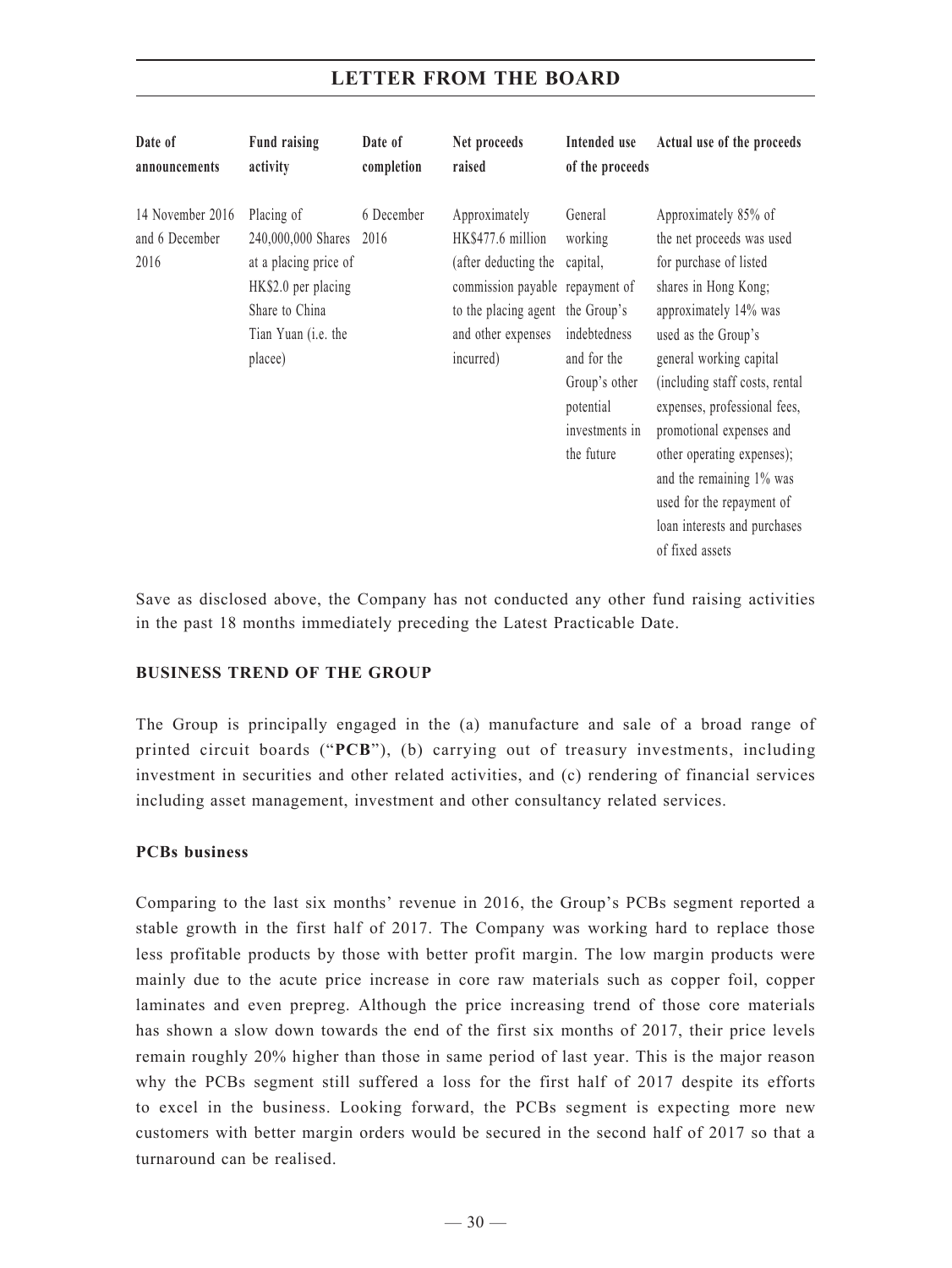#### **Treasury investments**

For treasury investments, during first half of 2017, the Group acquired a total of 90,000,000 shares in Crown International Corporation Limited (whose shares are listed on the Stock Exchange (stock code: 727)) at a consideration of HK\$99 million from an independent third party. As at 30 June 2017, the carrying value of all listed securities being held by the Group amounting to HK\$726.3 million. Further, the Group has made contributions to two private funds being launched by two independent third parties amounting to HK\$340 million and HK\$200 million, respectively. The Group has also completed a provision of financial assistance of HK\$224 million (equivalent to RMB200 million) to an independent third party for a term of 2 years, with an interest rate of 18% per annum.

## **Financial Services**

The Group commenced its asset management business in 2016. During the first half of 2017, the Group acted as the general partner of five offshore private funds which were relevant to investments in relation to One Belt One Road ("**OBOR**") policy promulgated by the Chinese government officials. Among these five offshore private funds, the Group made contributions of HK\$220 million each into two of these five offshore private funds. As at 30 June 2017, only five offshore private funds relating to OBOR were closed and the aggregate amount of assets under management was HK\$5 billion.

For investment and other consultancy related services, during the first half of 2017, the Group increased its headcounts with investment banking and corporate finance experience and exposures, in rendering investment referral and consultancy services to potential investors and had successfully secured several investment referral and consultancy agreements. This enables the Group to generate an additional source of revenue during such period. With the efforts of the Group's senior management and execution teams, the Group achieved marked improvement in profitability and the enlargement in assets. This enables the Group to build its credential in the asset management and establishes a solid foundation for further development in the years to come. The diversity of the Board was also strengthened by appointing Mr. Mao Yumin (fomerly the senior consultant of the Company) who has strong banking credentials as a non-executive Director and the enlargement of the management team. As at 30 June 2017, the Group had an aggregate amount of HK\$5 billion assets under management and had made a total contribution of HK\$440 million into this pool. As our asset management business is still in an infant stage, it requires further capital to grow and develop.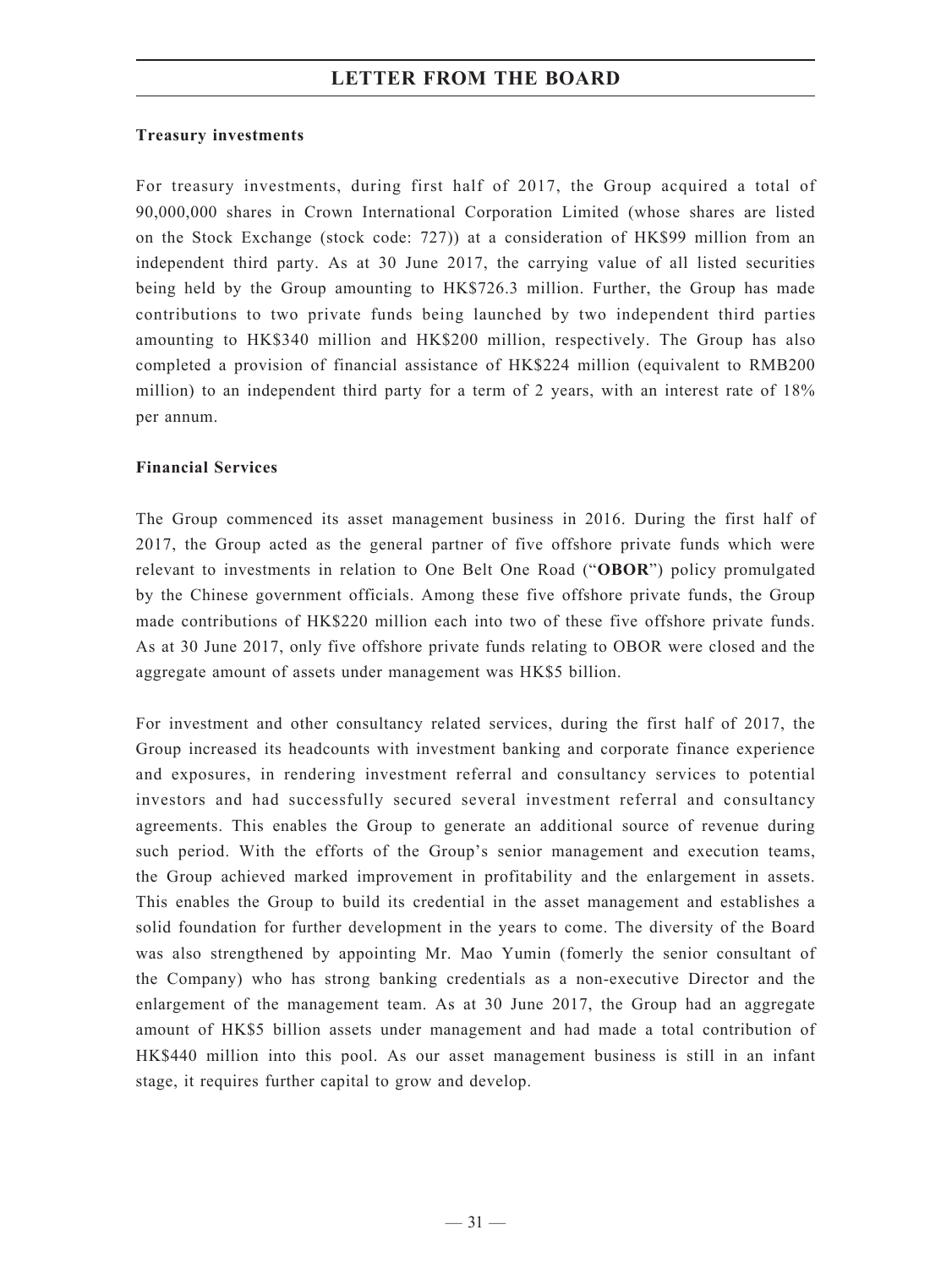## **PROSPECTS**

Surrounded by intense competition and replacing old business from the hard disk drive business with new business from other segments will take time to build up, the PCBs segment is likely to grow in slow momentum in the second half of 2017. Market conditions for the PCBs segment remain competitive and tough in the foreseeable future. The Group will actively explore more opportunities in asset management and other financial service related businesses by taking advantage of internationalisation of Renminbi, the stable international financial market in Hong Kong and those national strategies promulgated by the Chinese government officials. The Group is now considering applying for licenses for other regulated activities under the SFO and will continuously recruit additional professional individuals to grow the financial service businesses.

Following the strategic upgrade and the implementation of new strategic plan after the change in controlling shareholders, the Group has been actively diversifying its businesses and seeking opportunities for investments and growth. The Group will continue to identify investment and business development opportunities conservatively and seriously, to better utilise its capital to expand the scope of business, to explore potential projects and to acquire good quality assets so as to enhance its long-term return of the shareholders of the Company and act as the bridge connecting between China and Hong Kong and even the rest of the world (as reflected in the current name of the Company, which was adopted on 25 January 2017).

## **Business plans and REASONS FOR THE RIGHTS ISSUE**

As disclosed in the Company's circulars dated 5 July 2016 and 30 September 2016 respectively, the Company had its plans to manage funds, which were primarily relevant to high yield equity and debts products such as bonds, exchange traded funds, future options and warrants in Asia, with a focus on China-related listed stocks around the world. All these funds are also expected to be invested in growth stocks in other markets that stand to benefit from favourable demographic, technological and/or economic changes. The Company's targeted customers of asset management business are high net-worth individuals in the PRC, long-term investment entities including insurance companies in the PRC and investors investing through local banks and financial institutions in Hong Kong.

Initial capital requirement for the asset management business by that time was expected to be approximately HK\$2 billion. The Company also plans to use its internally generated resources including the yearly generated profit from the asset management business to support this business segment in achieving its target for assets under management of not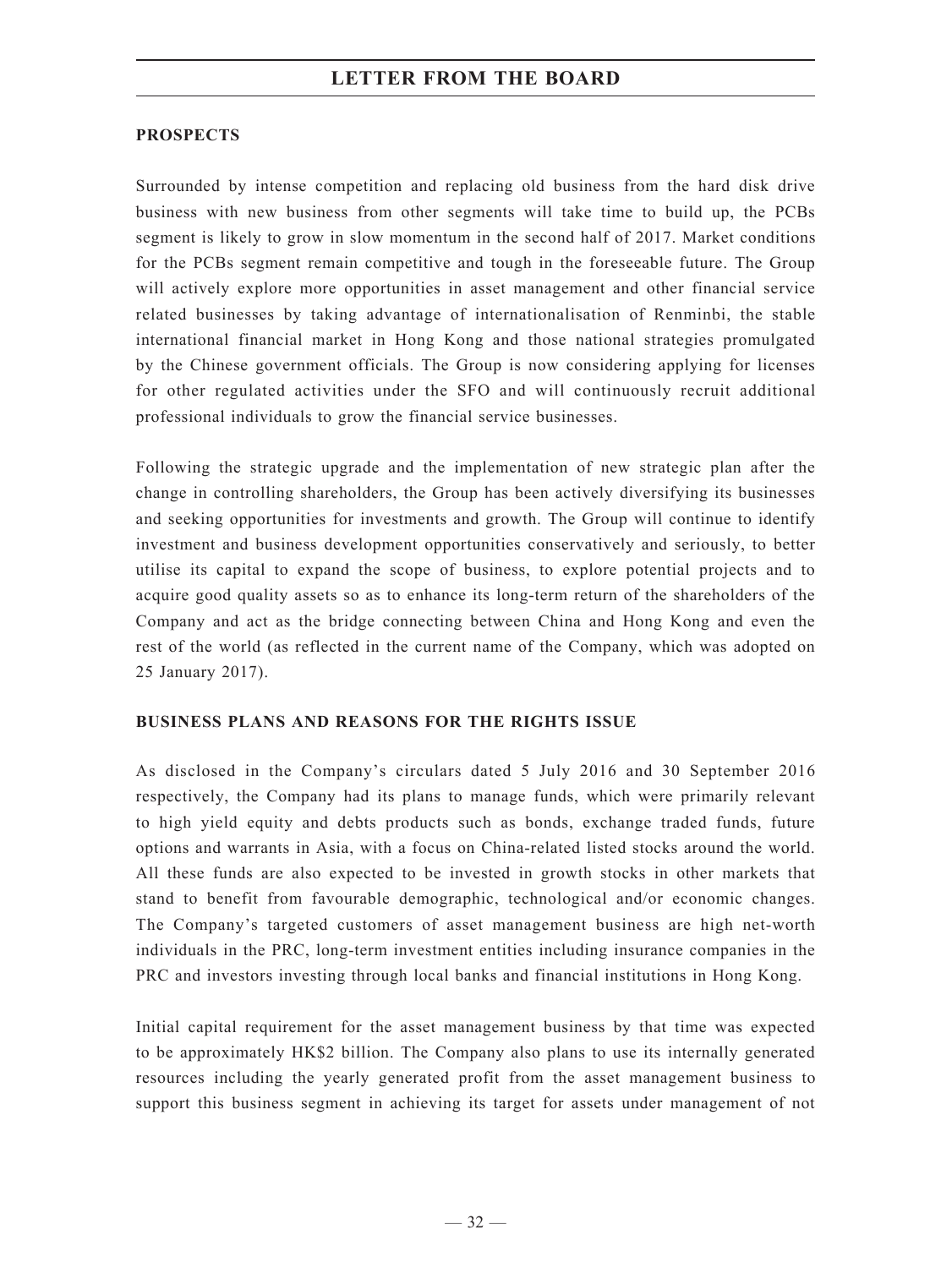less than HK\$10 billion in the initial stage, and to further broaden its source of funds to debt and equity financing, project finance and private equity funds. Owing to the change in the current market sentiment, the Company had only achieved assets under management with a size of HK\$5 billion as at 30 June 2017.

In order to further strengthen and enlarge its assets under management size and develop the Group's existing asset management business, the Company intends to launch several private funds in the next 12 months so as to build another assets under management size of at least HK\$5 billion. The Group expects to inject at least HK\$700 million (representing approximately 14% of the expected assets under management size) as seed money into these three to five new funds, depending on the investors' responses towards these funds.

Furthermore, owing to the tightening of exchange control, investors in the PRC have difficulties in transmitting money outside the PRC for gaining better investment returns. In this connection, the Group established an investment platform in Shenzhen (the "**Shenzhen Platform**") in August 2017 for the development of equity investment fund, asset management fund and trust management business in the PRC. The Group has committed to contribute RMB20 million (equivalent to HK\$23.2 million) as the initial paid-up capital in the Shenzhen Platform and the Group also intends to use approximately HK\$350 million from the net proceeds of the Rights Issue to build assets under management size of at least approximately HK\$3 billion and/or make investments in high yield equity and debt products through the Shenzhen Platform.

The Group therefore requires additional capital to carry out the abovementioned business plans.

In determining the appropriate means to raise funds, the Board has considered and explored various financing methods before resolving to the Rights Issue, including but not limited to debt financing, bank borrowings and placing of new Shares.

The Company has discussed with and made enquires with various financial institutions on the possibility of obtaining debt financing and bank borrowings. However, the Board notes that debt financing and bank borrowings will lead to heavy interest burden and considers that further increase the financial leverage of the Group, debt or bank financings are not in the best interest of the Group. Also, offers from non-bank financial institutions would demand for a relatively high interest rate charge as well as payment for arrangement fee upfront which will erode the profitability of the Group. On the other hand, offers from banks either require the Group to provide relatively high percentage of security coverage or demand for an interest rate charge of at least 5% per annum.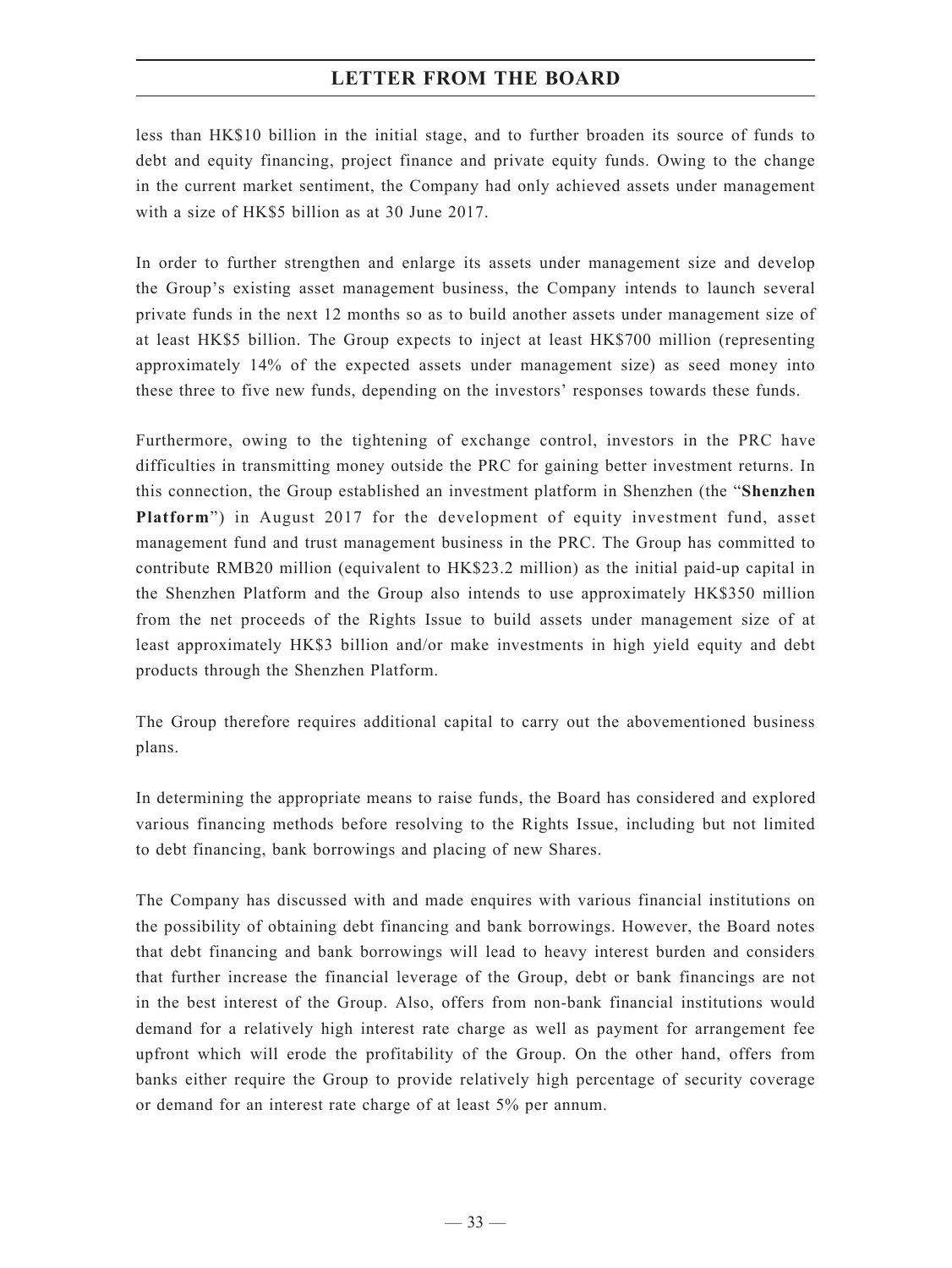Regarding placing of new Shares, the Board considers that placing of new Shares will only be available to certain placees who are not necessarily existing Shareholders and will dilute the shareholding interests of the existing Shareholders. Furthermore, placing of new Shares cannot enable the Group to raise the required amount of funds for its forthcoming business development.

Taking into account the abovementioned, the Board considers that the issue of Rights Shares to existing Shareholders pro rata to their existing shareholdings would be a preferable means of fund raising as such fund raising method would not bring in additional financial burden to the Group, while it would at the same time strengthen the Group's capital base, enhance its financial position at a reasonable cost as well as provide the Qualifying Shareholders an equal opportunity to participate in the enlargement of the Company's capital base. A pre-emptive issue of Shares would enable the Qualifying Shareholders to maintain their respective pro rata shareholding interests in the Company and to continue to participate in the Group's future business development. The Board therefore considers that it is an opportune moment for the Company to strengthen its financial position and support the continuing development of the Group's current business activities, in particular, the asset management and financial service businesses through the Rights Issue after having considered various fund raising methods.

Based on the aforesaid, the Board (including the Independent Board Committee) considers that fund raising through the Rights Issue is in the interests of the Company and the Shareholders as a whole.

## **INTENDED USE OF PROCEEDS**

It is estimated that the net proceeds of the Rights Issue will be approximately HK\$1,595.4 million (assuming no Shares are issued (other than the Rights Shares) or repurchased on or before the Completion), after deducting all necessary expenses for the Rights Issue, which include the relevant professional fees incurred by the Company. To strengthen the Group's financial position, the Company intends to apply the net proceeds from the Rights Issue as to:

(1) approximately 70% to support and develop the Group's existing asset management businesses and the Shenzhen Platform, which amounts to approximately HK\$1,109.4 million. For the Group's existing asset management and financial service businesses in Hong Kong and in China, approximately two-thirds of such 70% of the net proceeds will be used as seed money for launching new funds in Hong Kong within the next 12 months and the remaining one-third will be used to finance the initial paid-up capital and future development of the Shenzhen Platform;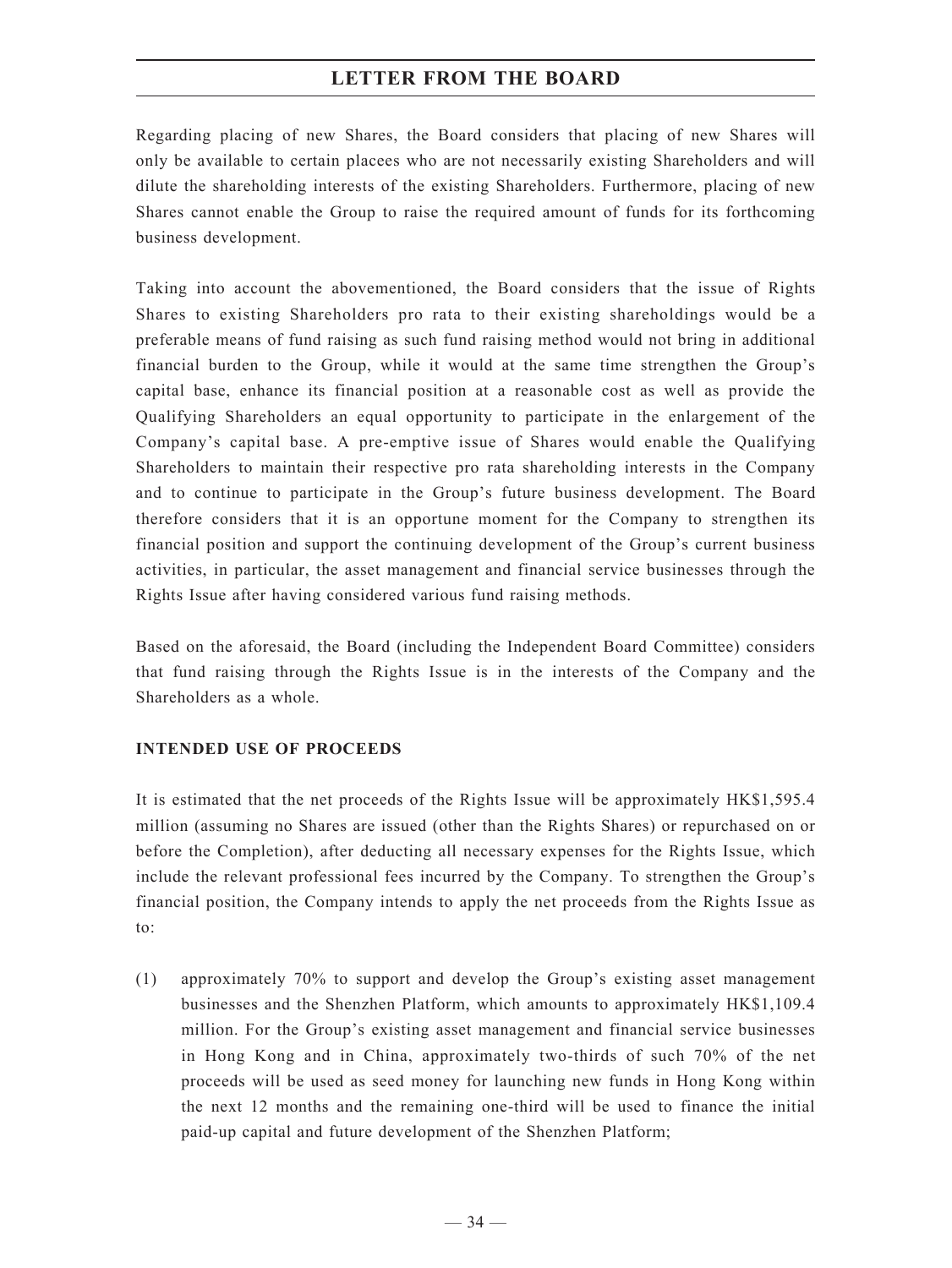- (2) approximately 25% for the repayment of the existing indebtedness to a non-financial institution, which amounts to approximately HK\$406.3 million as at 30 June 2017. Such indebtedness carries an interest rate of 5% per annum and will fall due in December 2017. Further, the original currency of such indebtedness was in the form of RMB which may expose the Group to foreign exchange risk due to unforeseeable volatile fluctuations in RMB. Taking into account the relatively high interest rate, the due date of the debt and the fact that no further extension of the repayment date is allowed upon maturity and the potential foreign exchange risk, the Board considers that it is appropriate to repay the indebtedness owing to such non-financial institution by the net proceeds from the Rights Issue; and
- (3) approximately 5% as general working capital of the Group (including operating expenses such as staff costs, professional fees, marketing expenses), for maintaining the minimum liquid capital to carry out regulated activities under the SFO, and/or or for future investment opportunities should suitable opportunities become available to the Group, which amounts to approximately HK\$79.7 million. As at the Latest Practicable Date, the Group had not identified any potential investment target.

As at the Latest Practicable Date, the Company and its Directors did not have any intention, arrangement, agreement, understanding, negotiation (concluded or otherwise) on any potential corporate action in the forthcoming 12 months.

## **CASH AND ASSETS POSITION OF THE GROUP**

Set out below is an analysis of the Group's cash to assets ratio based on the latest published unaudited interim report of the Group as at 30 June 2017 prepared for illustrative purpose:

|                        |                          |                     | Pro forma<br>balance<br>assuming<br>Completion |  |
|------------------------|--------------------------|---------------------|------------------------------------------------|--|
|                        | As at<br>30 June<br>2017 | Net proceeds        |                                                |  |
|                        |                          | from the            |                                                |  |
|                        |                          | <b>Rights Issue</b> |                                                |  |
|                        | (Note 1)                 |                     | (Note 2)                                       |  |
|                        | HK\$'000                 | HK\$'000            | HK\$'000                                       |  |
| Bank balances and cash | 401,254                  | 1,595,400           | 1,996,654                                      |  |
| Total assets           | 3,459,498                | 1,595,400           | 5,054,898                                      |  |
| Cash to assets ratio   |                          |                     | 39.50%                                         |  |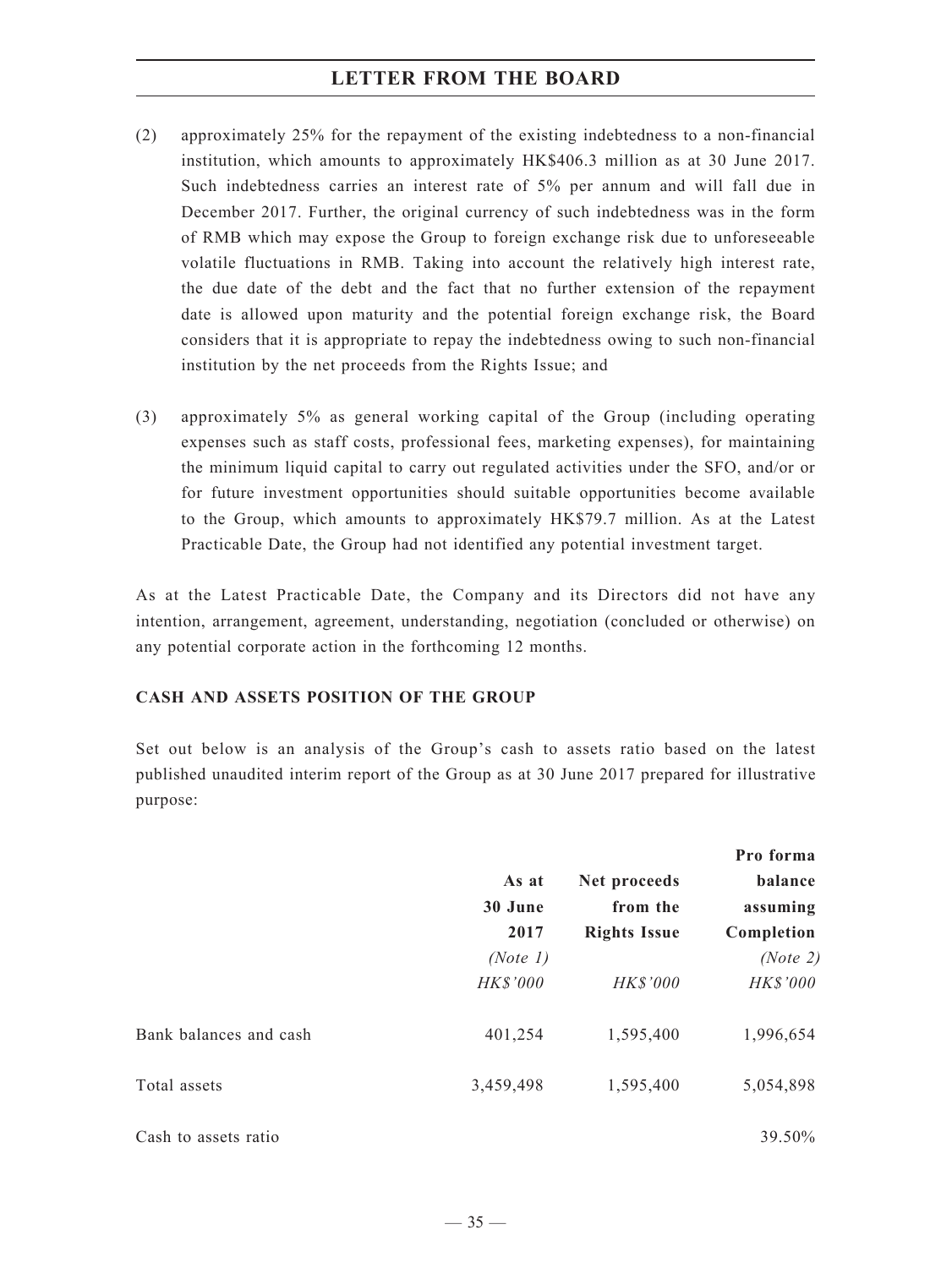*Notes:*

- 1. The balances as shown above are based on the unaudited interim report of the Group as at 30 June 2017, which have not been reviewed or audited by the Group's auditors.
- 2. The pro forma balances as shown above are prepared solely based on the unaudited bank balances and cash and the total assets of the Group as at 30 June 2017 and the net proceeds from the Rights Issue without taking into account other movements in these balances since 30 June 2017 to Completion. Hence, the actual bank and cash balance and the total assets of the Group to be eventually recorded upon Completion may be different from those amounts illustrated above.

#### **LISTING RULES IMPLICATIONS**

Since the Rights Issue would increase neither the issued share capital nor the market capitalisation of the Company by more than 50%, the Rights Issue is not required to be conditional on approval by the Shareholders under Rule 7.19(6) of the Listing Rules. Application will be made to the Listing Committee of the Stock Exchange for the listing of, and permission to deal in, the Rights Shares, in both nil-paid and fully-paid forms.

As the Underwriter is a substantial shareholder of the Company and thus, a connected person of the Company, the entering into of the Underwriting Agreement by the Company constitutes a connected transaction for the Company under Chapter 14A of the Listing Rules. Pursuant to Rule 14A.92(2) of the Listing Rules, as the Company has made arrangements for the Qualifying Shareholders to apply for the Rights Shares in excess of their entitlements under the Rights Issue in compliance with Rule 7.21(1) of the Listing Rules, the issue of the Rights Shares to the Underwriter under the Rights Issue is exempt from the reporting, announcement and Independent Shareholders' approval requirements under Chapter 14A of the Listing Rules.

Assuming there is no change in the issued share capital of the Company from the Latest Practicable Date up to the Record Date, the underwriting commission payable by the Company to the Underwriter would be approximately HK\$9.7 million. As the highest percentage ratio in respect of the payment of the underwriting commission is more than 0.1% but less than 5%, such payment constitutes a connected transaction for the Company which is exempt from circular (including independent financial advice) and Independent Shareholders' approval requirements under Rule 14A.76(2) of the Listing Rules.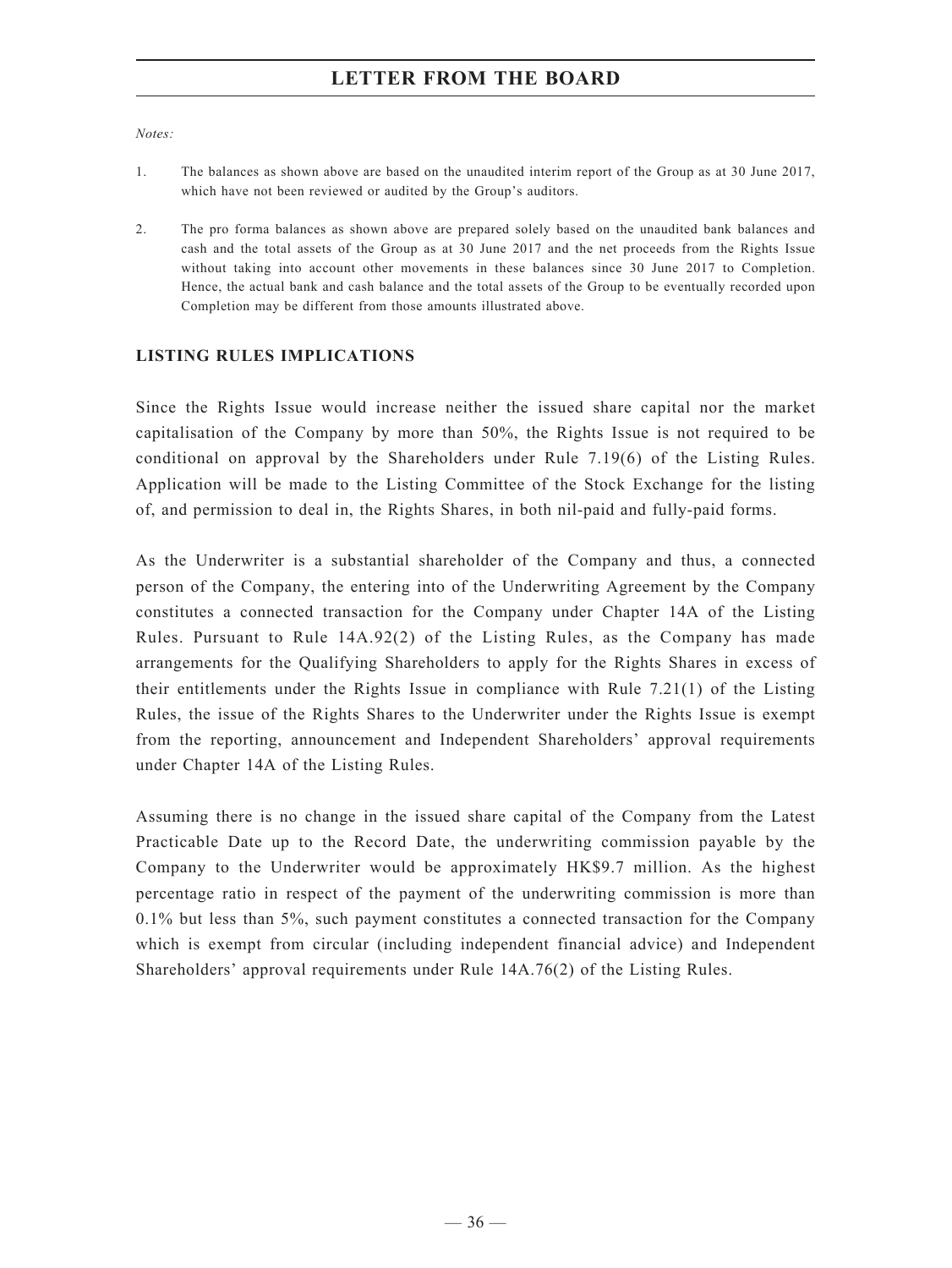## **TAKEOVERS CODE IMPLICATIONS AND APPLICATION FOR WHITEWASH WAIVER**

As at the Latest Practicable Date, the Underwriter alone holds 340,192,667 Shares, representing approximately 23.24% of the total number of Shares in issue in the Company. The Underwriter and parties acting in concert with it (including Zhisheng) hold an aggregate of 510,290,000 Shares, representing approximately 34.86% of the total number of Shares in issue in the Company.

Pursuant to the Underwriting Agreement, the Underwriter has conditionally agreed to underwrite the Underwritten Shares. Assuming no Qualifying Shareholders (other than the Underwriter and China Tian Yuan) applied for their provisional allotments of the Rights Shares and excess Right Shares, the Underwriter will be required to take up all the Underwritten Shares and the aggregate shareholding interest held by the Underwriter alone, and the Underwriter together with parties acting in concert with it would increase to approximately 43.36% and 51.11% of the issued share capital of the Company as enlarged by the issue of the Rights Shares immediately after Completion, respectively. In such circumstances, the Underwriter would be required to make a mandatory general offer for all the issued Shares (other than those already owned or agreed to be acquired by the Underwriter and parties acting in concert with it) under Rule 26.1 of the Takeovers Code, unless the Whitewash Waiver is obtained from the Executive.

In this regard, the Underwriter has made an application to the Executive for the Whitewash Waiver pursuant to Note 1 on dispensations from Rule 26 of the Takeovers Code. The Executive has agreed to grant the Whitewash Waiver subject to, among other things, the approval of the Independent Shareholders at the SGM by way of poll in accordance with the Takeovers Code. The granting of the Whitewash Waiver is a condition precedent to the Underwriting Agreement which is not capable of being waived. If the Whitewash Waiver is not obtained from the Executive and/or approved by the Independent Shareholders, the Underwriting Agreement will not become unconditional and the Rights Issue will not proceed.

Pursuant to Note 1 on dispensations from Rule 26 of the Takeovers Code, as Mr. Liu, China Tian Yuan, China Aim, Mr. Jia, the Underwriter and parties acting in concert with it (including Zhisheng) are interested in the Whitewash Waiver, they are required to abstain from voting on the resolution to be proposed at the SGM in relation to (i) the Rights Issue, (ii) the Underwriting Agreement and the transactions contemplated thereunder, and (iii) the Whitewash Waiver.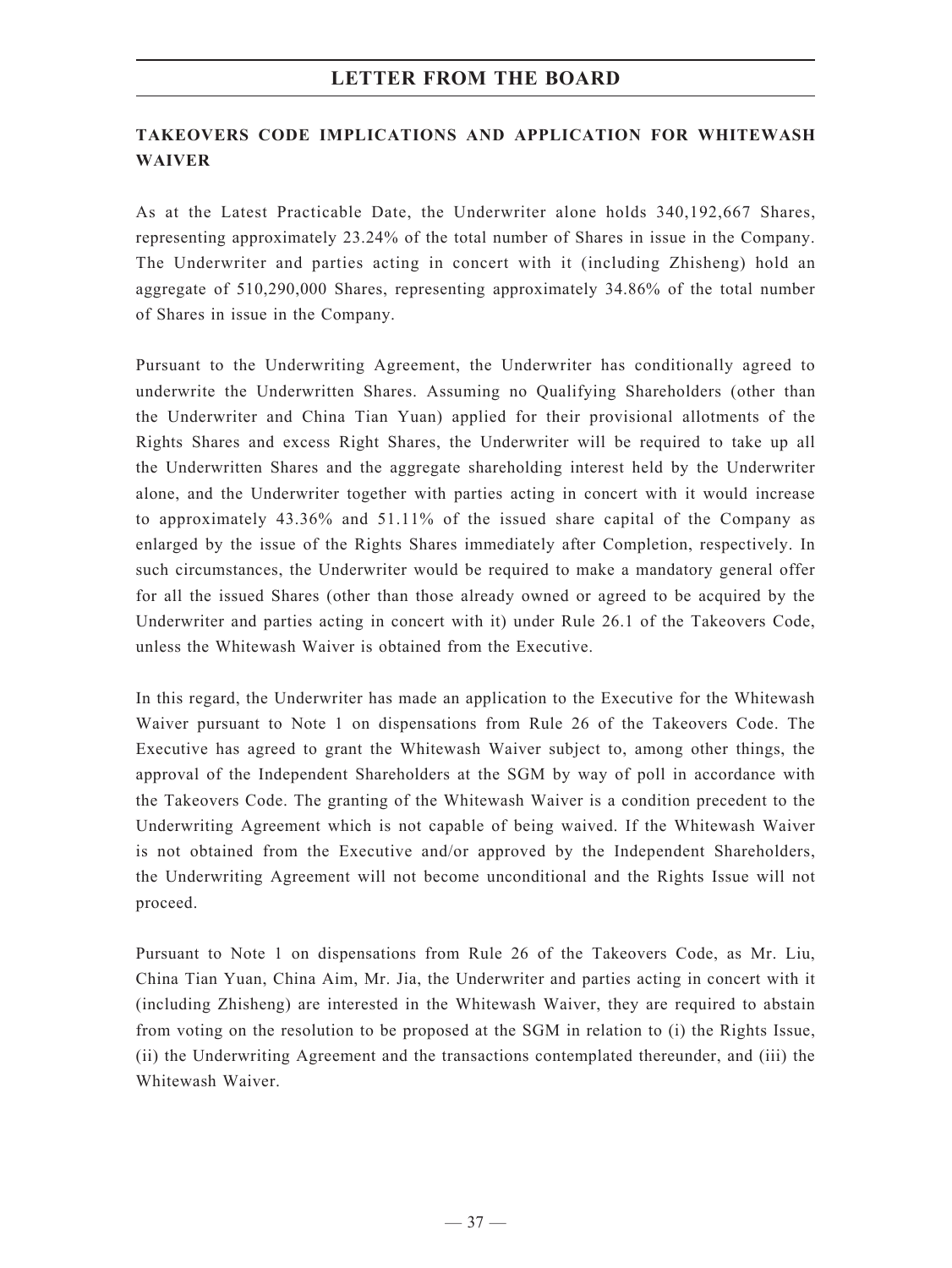As at the Latest Practicable Date, the Company does not believe that the Rights Issue gives rise to any concerns in relation to compliance with other applicable rules or regulations (including the Listing Rules). If a concern should arise after the release of this circular, the Company will endeavor to resolve the matter to the satisfaction of the relevant authority as soon as possible but in any event before the despatch of the Circular. The Company notes that the Executive may not grant the Whitewash Waiver if the Rights Issue does not comply with other applicable rules and regulations.

## **DEALINGS OF THE SHARES BY THE UNDERWRITER, ZHISHENG AND THEIR CONCERT PARTIES**

As confirmed by the Underwriter, neither the Underwriter nor any of the parties acting in concert with any of it (including Zhisheng) in the six months prior to the date of the Announcement (i.e. 31 August 2017) have acquired any voting rights of the Company or dealt in any of the Shares.

#### **GENERAL**

The SGM will be convened and held at Room 3601-02, Bank of America Tower, 12 Harcourt Road, Central, Hong Kong at 10:00 a.m. on Monday, 23 October 2017 to consider and, if appropriate, approve the Increase in Authorised Share Capital, the Rights Issue, the Underwriting Agreement and the transactions contemplated thereunder and the Whitewash Waiver.

The voting in respect of the Increase in Authorised Share Capital, the Rights Issue, the Underwriting Agreement and the transactions contemplated thereunder and the Whitewash Waiver will be conducted by way of a poll. Mr. Liu, China Tian Yuan, China Aim, the Underwriter, Zhisheng and their respective associates and parties acting in concert with any of them, and those who has material interest in the Rights Issue, the Underwriting Agreement and/or the Whitewash Waiver shall abstain from voting on the resolutions approving the Rights Issue, the Underwriting Agreement and/or the Whitewash Waiver.

The Company's register of members will be closed from Tuesday, 17 October 2017 to Monday, 23 October 2017, both dates inclusive, for the purpose of, among other things, establishing entitlements to attend and vote at the SGM. No transfer of Shares will be registered during this period. In order to qualify for attending and voting at the SGM, Shareholders must lodge any transfers of the Shares (together with the relevant Share certificates) with the Registrar at Level 22, Hopewell Centre, 183 Queen's Road East, Hong Kong, by no later than 4:30 p.m. on Monday, 16 October 2017.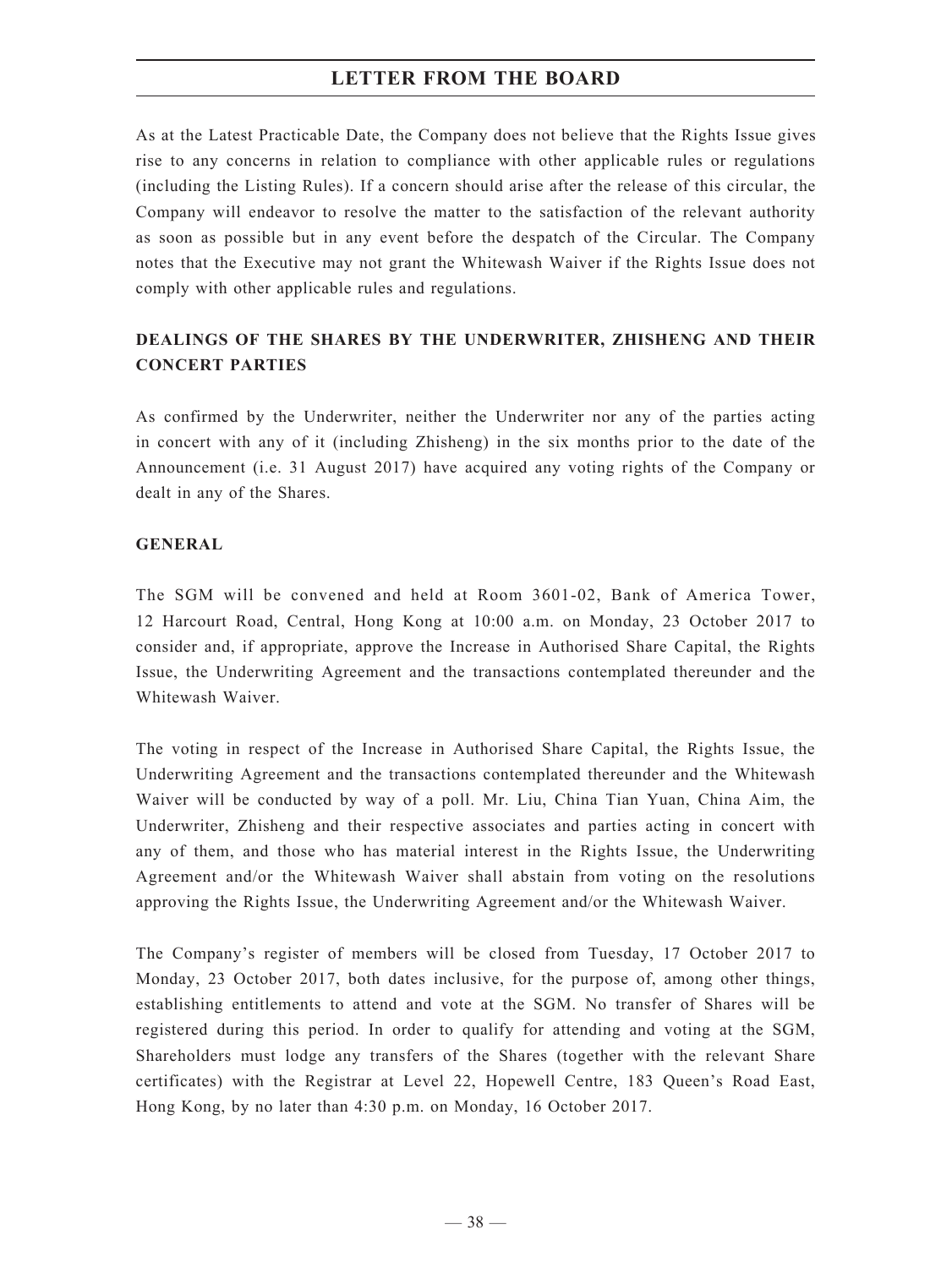A notice convening the SGM is set out on pages SGM-1 to SGM-4 of this circular. A proxy form for use at the SGM is enclosed with this circular. Whether or not you are able to attend the SGM, you are requested to complete the enclosed proxy form in accordance with the instructions printed thereon and return the same to the branch share registrar and transfer office of the Company in Hong Kong, Tricor Tengis Limited, at Level 22, Hopewell Centre, 183 Queen's Road East, Hong Kong as soon as possible and in any event not less than 48 hours before the time appointed for the holding of the SGM (no later than (10:00 a.m. on Saturday, 21 October 2017 (Hong Kong time)) or any adjournment thereof (as the case maybe). Completion and return of the proxy form shall not preclude you from attending and voting in person at the SGM or any adjournment thereof (as the case maybe) should you so wish and in such event, the instrument appointing a proxy shall be deemed to be revoked.

Subject to the Rights Issue being approved at the SGM, the Prospectus or Prospectus Documents, where appropriate, containing further information on the Rights Issue will be despatched to the Shareholders as soon as practicable, and in any event only the Prospectus but not the PAL will be sent to the Excluded Shareholders for their information purposes only.

#### **RECOMMENDATION**

The Directors (excluding members of the Independent Board Committee whose view is formed and set out in the section headed "Letter from the Independent Board Committee" in this circular) consider that (i) the terms of the Rights Issue, the Underwriting Agreement and the Whitewash Waiver are fair and reasonable so far as the Independent Shareholders are concerned; and (ii) the Increase in Authorised Share Capital, the Rights Issue and the Whitewash Waiver are in the interests of the Company and the Shareholders as a whole. Accordingly, the Directors recommend the Independent Shareholders to vote in favour of the ordinary resolutions to be proposed at the SGM to approve the Increase in Authorised Share Capital, the Rights Issue, the Underwriting Agreement and the Whitewash Waiver.

Your attention is drawn to the letter from the Independent Board Committee set out on pages 41 to 42 of this circular which contains its recommendation to the Independent Shareholders as to voting at the SGM regarding the Rights Issue, the Underwriting Agreement and the Whitewash Waiver. The Independent Board Committee comprised all non-executive and independent non-executive Directors, namely Mr. Mao Yumin, Mr. Ng Man Kung, Dr. Ngai Wai Fung and Mr. Lau Fai Lawrence, who have not been involved or interested in, directly or indirectly, the Rights Issue, the Underwriting Agreement and the Whitewash Waiver.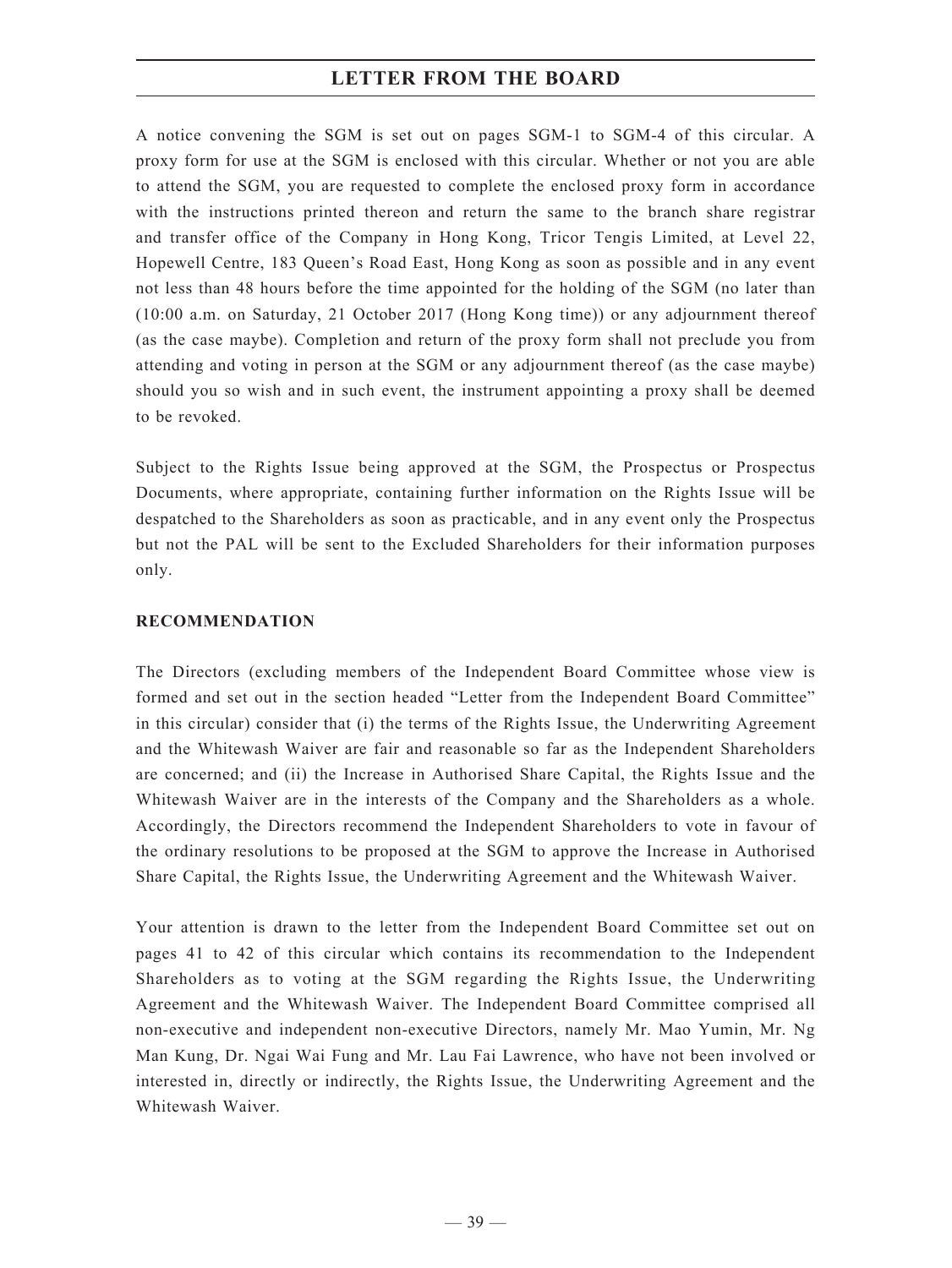Your attention is also drawn to the letter from TC Capital set out on pages 43 to 76 of this circular which contains its advice to the Independent Board Committee and the Independent Shareholders regarding the Rights Issue, the Underwriting Agreement and the Whitewash Waiver and the principal factors and reasons taken into consideration in arriving at its advice.

## **ADDITIONAL INFORMATION**

Your attention is also drawn to the additional information set out in the appendices to this circular.

# **WARNING OF THE RISKS OF DEALINGS IN THE SHARES AND THE NIL-PAID RIGHTS SHARES**

**The Rights Issue is conditional upon, among other things, approval by the Independent Shareholders at the SGM and the obligations of the Underwriter under the Underwriting Agreement having become unconditional and the Underwriter not having terminated the Underwriting Agreement in accordance with the terms thereof. Accordingly, the Rights Issue may or may not proceed. Shareholders and potential investors of the Company should therefore exercise caution when dealing in the securities of the Company.**

**Shareholders should note that the Shares will be dealt in on an ex-rights basis commencing from Wednesday, 25 October 2017 and that dealings in the Shares will take place while the conditions to which the Underwriting Agreement is subject remain unfulfilled.**

**Any Shareholder or other person dealing in the Shares from the date of this circular up to the date on which all the conditions of the Rights Issue are fulfilled (which is expected to be on Tuesday, 21 November 2017), and any dealings in the Rights Shares in their nil-paid form from Tuesday, 7 November 2017 to Wednesday, 15 November 2017 (both days inclusive) will accordingly bear the risk that the Rights Issue cannot become unconditional and may not proceed. Any Shareholders or other persons contemplating dealing in the securities of the Company are recommended to consult their own professional advisers.**

> By the order of the Board **China HKBridge Holdings Limited Liu Tingan** *Chairman*